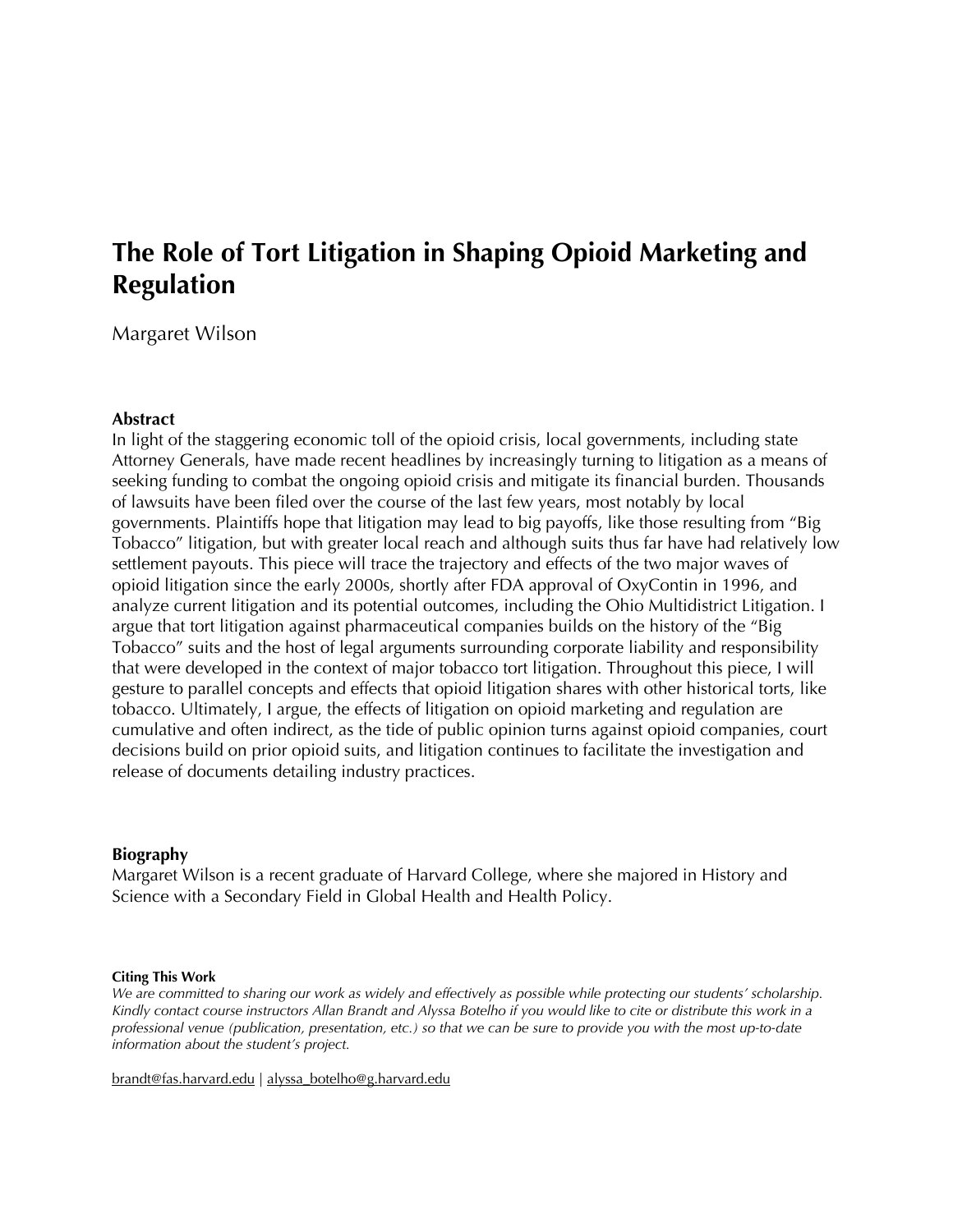*"Litigation is a blunt instrument; it's not a surgical tool. But it provokes interest quicker than anything I've ever seen.*" - Mike Moore, former Attorney General of Mississippi<sup>1</sup>

#### **Introduction**

 $\overline{a}$ 

The CDC estimates that prescription opioid misuse alone costs the U.S. \$78.5 billion per year.2 \$28.9 billion is due to increased health care and substance abuse treatment expenditures, and over \$19.6 billion is borne by the public sector and due to increased use and costs of health care, substance abuse treatment, and criminal justice services.<sup>3</sup> According to a recent study by the U.S. Department of Health and Human Services, each opioid overdose requires approximately \$4.35 million in healthcare costs alone. Such costs are overwhelmingly shouldered by local governments, particularly cities and counties. These costs include, but are not limited to, emergency room admissions, costs of first responders and other emergency response services and equipment, emergency overdose medication (e.g. Narcan), substance abuse treatment centers, additional local health clinics, care of infants affected by prenatal opioid exposure, law enforcement costs, prison services, additional hiring of public employees (in health services and law enforcement), and indirect effects of the epidemic, such as economic instability or effects on local tax bases.<sup>4</sup> While the federal government has provided some financial assistance to states on

<sup>&</sup>lt;sup>1</sup> Esmé E. Deprez and Paul Barrett, "The Lawyer Who Beat Big Tobacco Takes On the Opioid Industry," *Bloomberg*, October 5, 2017, accessed September 25, 2018,

https://www.bloomberg.com/news/features/2017-10-05/the-lawyer-who-beat-big-tobacco-takes-on-theopioid-industry.

<sup>2</sup> *This figure includes the costs of lost productivity.*

NIH National Institute on Drug Abuse, "Opioid Overdose Crisis," *drugabuse.gov*, March 2018, accessed 26 Nov. 2018, https://www.drugabuse.gov/drugs-abuse/opioids/opioid-overdose-crisis.

<sup>&</sup>lt;sup>3</sup> C.S. Florence, C. Zhou, F. Luo, L. Xu, "The Economic Burden of Prescription Opioid Overdose, Abuse, and Dependence in the United States, 2013," *Med Care,* 2016 Oct;54(10):901-6, *PubMed.gov,* accessed 26 Nov. 2018, doi: 10.1097/MLR.0000000000000625, https://www.ncbi.nlm.nih.gov/pubmed/27623005.

<sup>4</sup> Andrew Erteschik and J.M. Durnovich, "Local Governments vs. Big Pharma - A New Wave of Litigation Alleges Liability for the Opioid Epidemic," *Mondaq,* November 2, 2017, https://advance-lexiscom.ezp-prod1.hul.harvard.edu/api/document?collection=news&id=urn:contentItem:5PW0-YWN1-JCMN-Y42M-00000-00&context=1516831.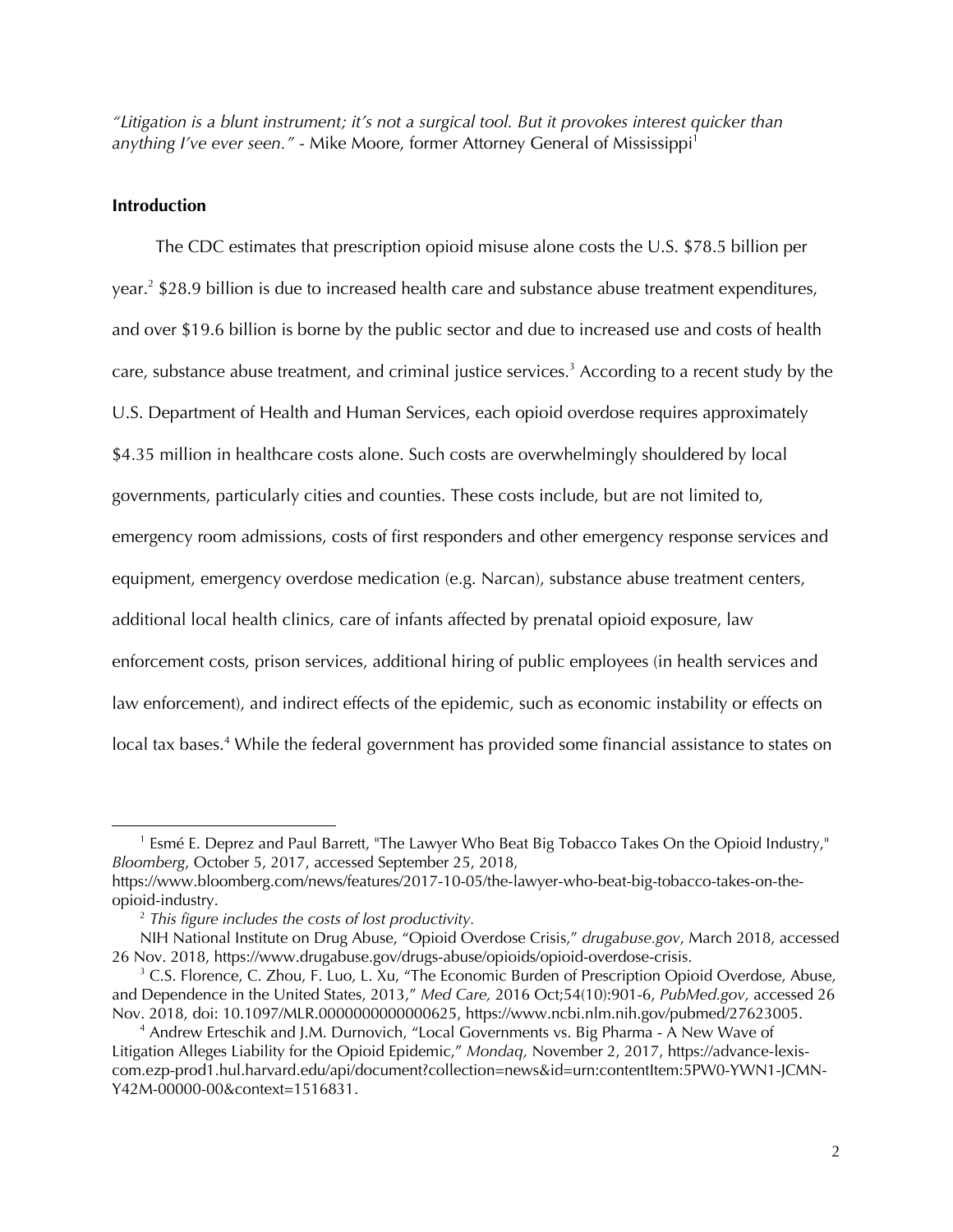the front lines of the opioid crisis, legislatures and administrative agencies are struggling to adequately address the opioid epidemic in a timely manner,<sup>5</sup> and the massive costs associated with the opioid epidemic continue to mount.

Local governments, including state Attorney Generals, are increasingly turning to litigation as a means of seeking funding to combat the ongoing opioid crisis and mitigate its financial burden, with thousands of opioid-related suits filed since the mid- to late-2000s.<sup>6</sup> Plaintiffs hope that litigation may lead to big payoffs, like those resulting from "Big Tobacco" litigation, although suits thus far have had relatively low settlement payouts. Claims have been made against pharmaceutical companies (manufacturers and distributors), pharmacies, individual doctors and practices, and hospitals, among other defendants. Affected individuals and families, primarily alleging prescription practices that constitute malpractice and/or criminal negligence, have also brought substantial numbers of opioid-related suits, often against individual doctors, pharmacies, or hospitals. While a range of types of opioid-related lawsuits exist, in this analysis, I will focus primarily on suits against pharmaceutical manufacturers and distributors due to their high-profile nature and their potential to most substantially affect high-level regulatory change, particularly when those suits are brought by governmental bodies. Suits against large pharmaceutical companies brought by governmental bodies also have the greatest potential to result in a largescale, multi-state settlement like the tobacco Master Settlement Agreement (MSA).

While plaintiffs and attorneys involved in opioid litigation hope for big payouts, and perhaps changes in industry practices to stem the ongoing crisis, the effects of tort litigation surrounding the

<sup>&</sup>lt;sup>5</sup> Michael J. Purcell, "Article: Settling High: A Common Law Public Nuisance Response to the Opioid Epidemic," *Columbia Journal of Law and Social Problems,* 52, 135 (Fall, 2018), https://advance-lexiscom.ezp-prod1.hul.harvard.edu/api/document?collection=analytical-materials&id=urn:contentItem:5TMN-4WF0-00CV-B1DB-00000-00&context=1516831.

<sup>6</sup> Curtis Weyant, "Opioid Lawsuits," ConsumerSafety.org, accessed September 25, 2018, https://www.consumersafety.org/legal/opioid-lawsuits/.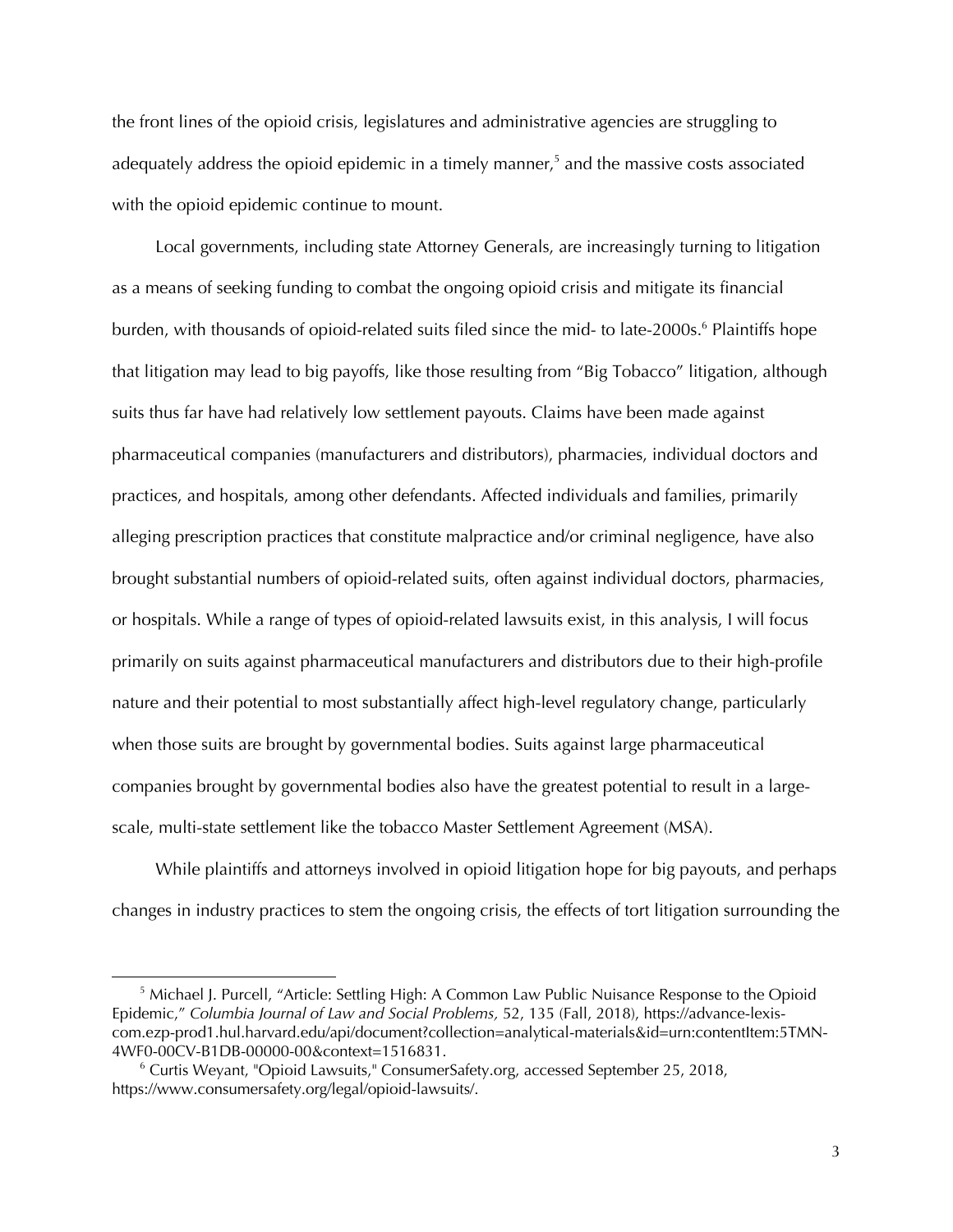opioid epidemic are varied and often indirect. Suits that have seen success in court have been filed largely by state or local governments, and thus far, payoffs have been in the low millions to lowhundreds of millions, barely making a dent in the multibillion-dollar pharmaceutical industry.<sup>7</sup> I argue that litigation has tightened restrictions on opioid marketing, challenging a wide range of pharmaceutical promotional activities in court, and successfully uncovering and achieving the abandonment of illegal marketing tactics. Legal scrutiny of aggressive marketing tactics and snowballing litigation have arguably led to decisions like Purdue's recently announced end to direct-to-doctor opioid marketing.<sup>8</sup> However, I also suggest that the direct outcomes of the individual cases and settlements have mattered much less than the wide public attention brought to the abuses of the opioid industry by such litigation, as OxyContin sales continue to plunge (from \$2.8 billion in 2012 to \$1.8 billion in 2017) and the tide of public sentiment turns against major pharmaceutical companies implicated in snowballing litigation.<sup>9</sup> Lastly, due to the ongoing nature of much of the opioid litigation, the full scope of the direct effects of litigation on industry regulation remains to be seen, in particular due to the Northern Ohio-based Multidistrict Litigation in progress and its potential for a large-scale settlement like the tobacco Master Settlement Agreement (MSA).

In *The Cigarette Century: The Rise, Fall, and Deadly Persistence of the Product That Defined America*, Allan M. Brandt asserts that "[t]he historical development of American tort law is predicated on the theory that it leads to greater safety of consumer goods."<sup>10</sup> Under this premise,

<sup>&</sup>lt;sup>7</sup> Rebecca L. Haffajee and Michelle M. Mello, "Drug Companies' Liability for the Opioid Epidemic," *New England Journal of Medicine* 377, no. 24 (2017), accessed September 25, 2018, doi:10.1056/nejmp1710756.

 $8$  German Lopez, "The Maker of OxyContin Will Finally Stop Marketing the Addictive Opioid to Doctors," *Vox*, February 12, 2018, accessed September 25, 2018, https://www.vox.com/science-andhealth/2018/2/12/16998122/opioid-crisis-oxycontin-purdue-advertising.

 $9$  Ibid.

<sup>10</sup> Allan M. Brandt, *The Cigarette Century: The Rise, Fall, and Deadly Persistence of the Product That Defined America,* New York: Perseus, 2007.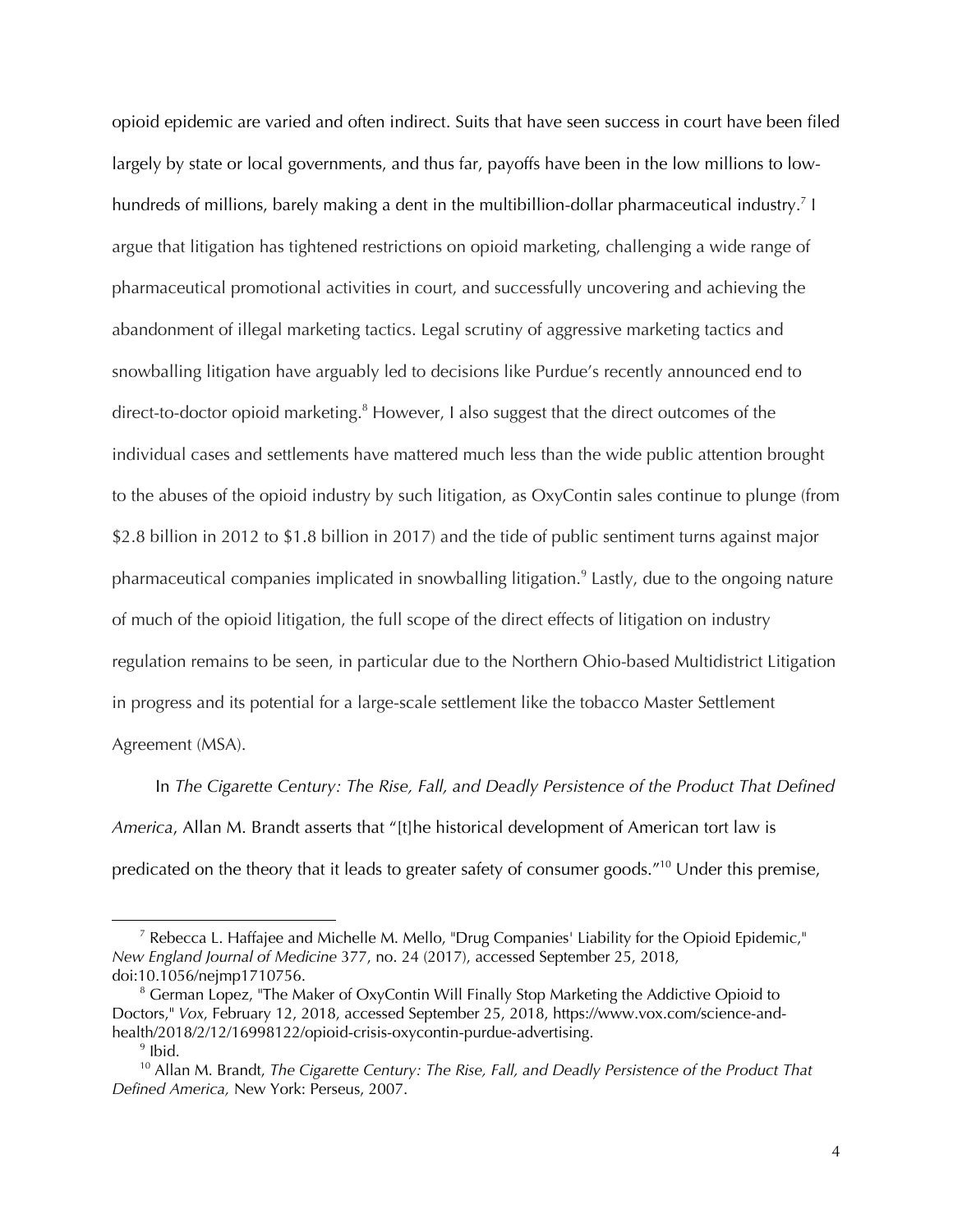manufacturers have a strong incentive to safeguard against possible harms of their products and, if harms become evident, modify their products. If manufacturers do not modify their products, "companies are responsible for the excess social costs that ensue."<sup>11</sup> Strict liability torts, a specific type of tort claim that emerged following World War II, further expanded companies' potential liability for harmful products, as a company's actions no longer needed to be deemed "negligent" for a company to be responsible for its products' harms. In other words, strict liability was "'unburdened by fault.'"12 Brandt writes, "Tort law became a tool for indirect regulatory policy; the full costs of the product would be borne by a company with appropriate incentives for safety and risk reduction."13 "Public tort" litigation is one of the more recent developments in product liability. Legal scholar Richard C. Ausness, in "Public Tort Litigation: Public Benefit or Public Nuisance," defines public tort litigation as government-sponsored suits by "federal, state, or local government entities to recover the cost of public services provided to persons who have been injured as the result of a defendant's alleged misconduct."<sup>14</sup> Ausness notes that the 'Big Tobacco' litigation of the 1990s, "in which more than forty states brought suit against the leading tobacco companies to recoup the cost of providing health care services to indigent smokers,"15 is the most well-known example of public tort litigation and that subsequent public tort suits brought by municipalities against handgun manufacturers and paint companies (due to lead-based paint) were largely encouraged by the results of the states' cases against tobacco companies.<sup>16</sup> I argue that tort litigation against pharmaceutical companies builds on the history of the "Big Tobacco" suits and the host of legal arguments surrounding corporate liability and responsibility that were developed

 $11$  Ibid.

 $12$  lbid.

 $13$  Ibid.

<sup>&</sup>lt;sup>14</sup> Richard C. Ausness, Public Tort Litigation: Public Benefit or Public Nuisance, 77 Temp. L. Review 2004, *HeinOnline,* pp. 826-827,

https://uknowledge.uky.edu/cgi/viewcontent.cgi?article=1391&context=law\_facpub.

 $15$  Ibid., p. 827.

 $16$  Ibid.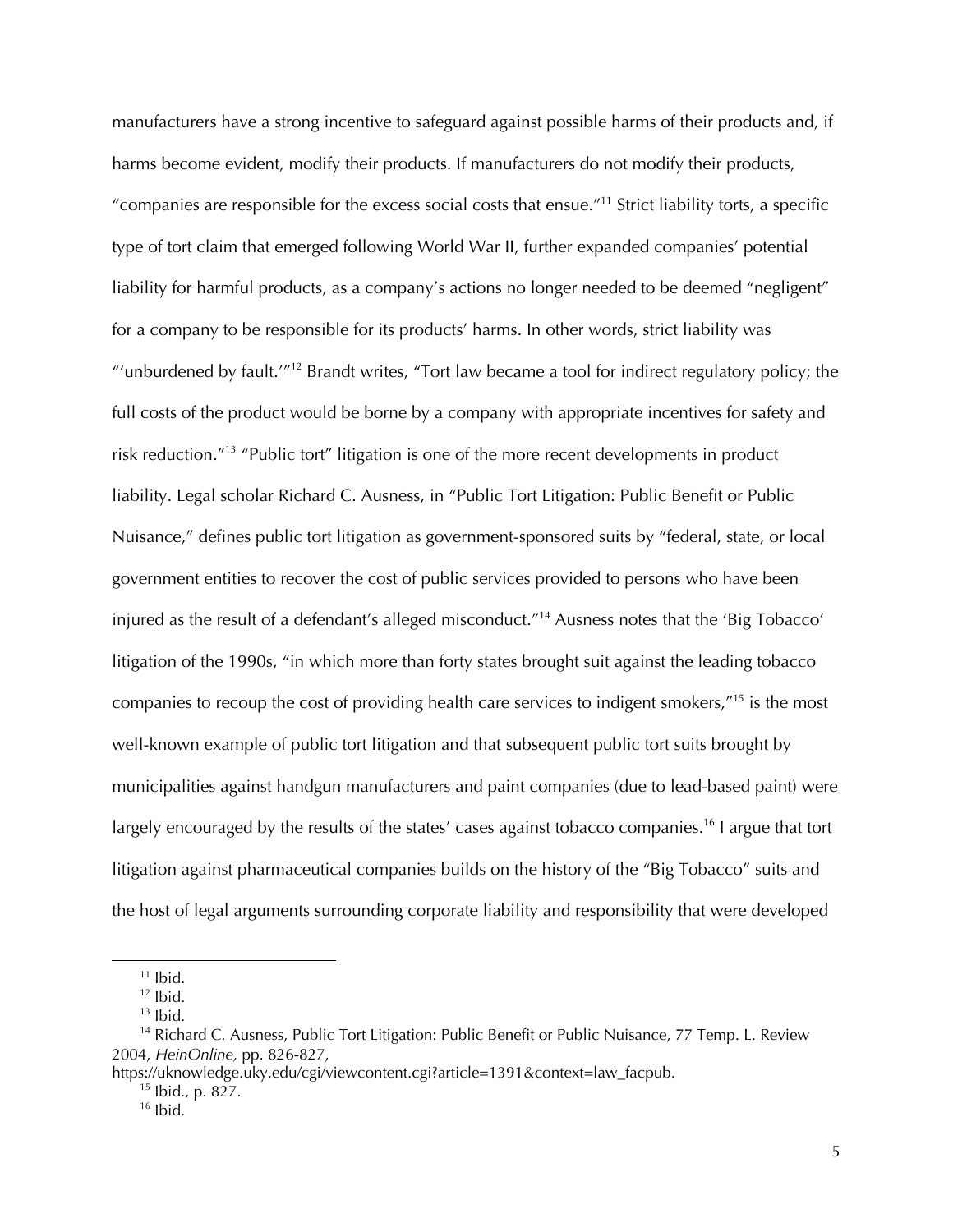in the context of major tobacco tort litigation. Throughout this piece, I will gesture to parallel concepts and effects that opioid litigation shares with other historical torts, like tobacco.

# **Literature Review**

 $\overline{a}$ 

Particularly in the past few years, much has been written about the history and progression of the current opioid crisis in both academic and public media, including the corporate and regulatory failures that arguably contributed to the current crisis.<sup>17</sup> Much of this writing is composed of news articles, investigative journalism, and popular media due to the contemporaneity of the opioid crisis and its surrounding litigation. The academic literature is also substantially situated in law reviews due to the complex legal questions and arguments raised by the current wave of opioid litigation. A great deal of relevant secondary source material also exists on the tobacco litigation of the '90s, particularly *The Cigarette Century* by Allan Brandt.<sup>18</sup> I will use the aforementioned sources for background to historicize the opioid epidemic and to attempt to understand the policy and regulatory outcomes of major tort litigation in the public health sphere. In addition to drawing from a specific source base on the opioid crisis and the tobacco litigation of the '90s, I plan to bring into dialogue with the opioid and tobacco literature additional literature on other regulated substances and associated lawsuits that have drawn on tobacco litigation strategies for inspiration (particularly lead paint and handgun litigation<sup>19</sup>). In addition to my use of news articles and investigative journalistic sources, my additional source material will largely

uknowledge.uky.edu/cgi/viewcontent.cgi?article=1391&context=law\_facpub.

<sup>17</sup> D. W. Graeme, *The Opioid Epidemic of America: What You Need Know about the Opiate and Opioid Crisis ... and How We Can Heal from It,* 2017

Anna Lembke, *Drug Dealer, MD: How Doctors Were Duped, Patients Got Hooked, and Why It's So Hard to Stop*, Baltimore: Johns Hopkins University Press, 2016

Barry Meier, *Pain Killer: An Empire of Deceit and the Origin of America's Opioid Epidemic,* New York: Random House, 2018.

<sup>18</sup> Allan M. Brandt, *The Cigarette Century: The Rise, Fall, and Deadly Persistence of the Product That Defined America,* New York: Perseus, 2007.

<sup>&</sup>lt;sup>19</sup> "Public Tort Litigation: Public Benefit or Public Nuisance?" Temple University Law Review, Vol. 77, pp. 826-827, 2004. *HeinOnline.* https://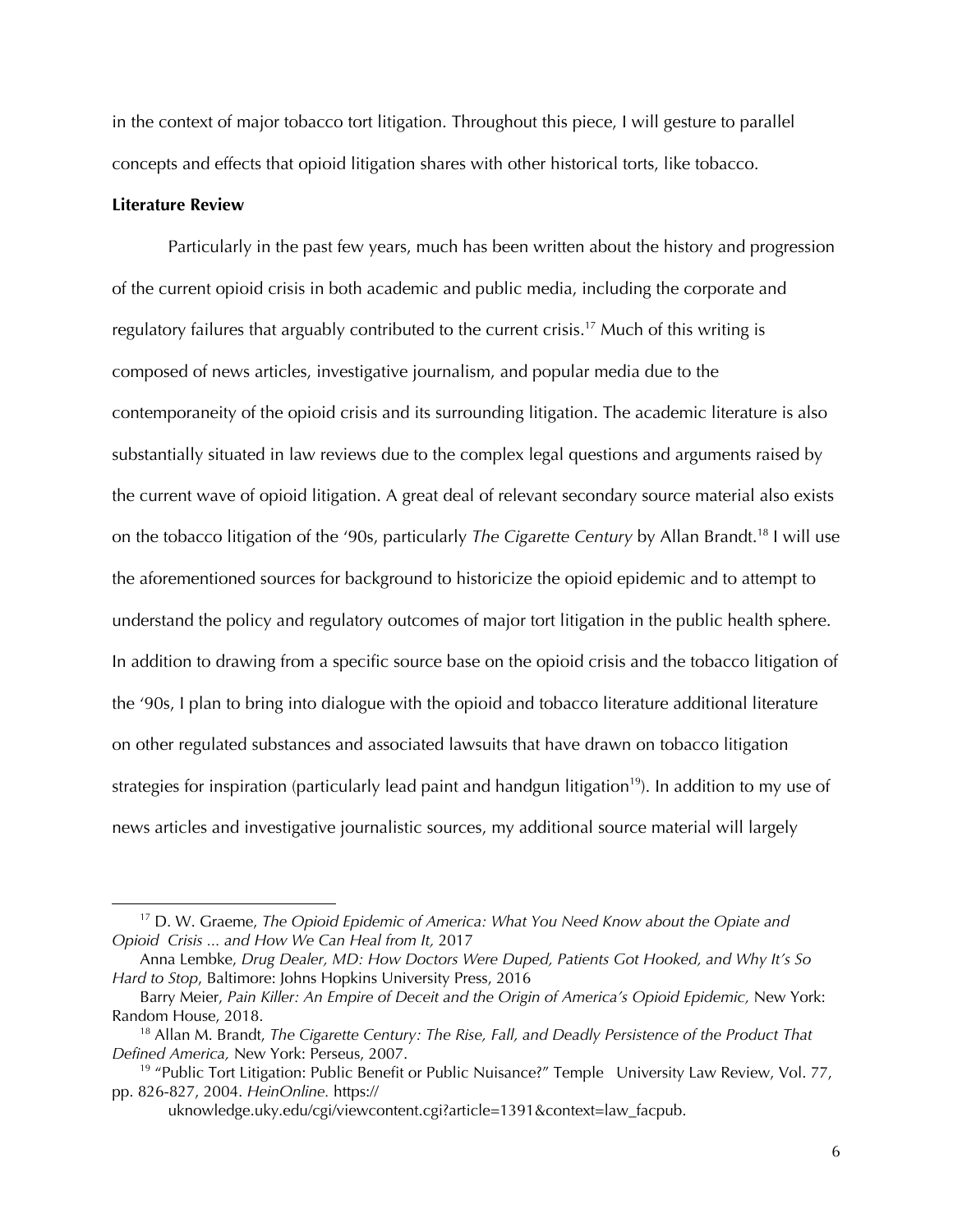consist of court documents from a number of notable lawsuits, available in public records online. I plan to draw on a specific set of literature and bring different literatures - on the opioid crisis, associated litigation, and other similar litigation like that against Big Tobacco - into dialogue with each other.

News articles and pieces in popular media covering the opioid epidemic, abuses of the pharmaceutical industry, and related litigation have become too numerous to count, as new municipalities and other plaintiffs continue to file suit as the opioid crisis continues. In addition to pieces in a range of small-scale and local news outlets, major publications like *The New York Times* have followed the legal and regulatory developments of the opioid crisis as they emerge.<sup>20</sup> Investigative reporting has shed light on industry practices relevant to pharmaceutical industry liability and current legal claims. Most notably, the *Los Angeles Times* pursued an investigation of the trajectory of Purdue Pharma's claims about OxyContin, through which previously-unreleased industry documents and communications were obtained and published. $21$ 

Academic writing on the specifics of opioid litigation, its historical precedents, and legal questions surrounding opioid promotion is primarily situated in legal journals and law reviews. In "Another Use of OxyContin: The Case for Enhancing Liability for Off-Label Drug Marketing" in Boston University Law Review, Mark A. Ford details liability around "off-label" use and marketing, which is use or marketing of a drug for a purpose not approved by the Food and Drug Administration (FDA). "Misbranding" of a drug, a catch-all phrase that includes off-label marketing, is prohibited. However, doctors *are* permitted to prescribe a drug for off-label use, or

<sup>20</sup> Katie Benner, "Snaring Doctors and Drug Dealers, Justice Dept. Intensifies Opioid Fight," *The New York Times*, 22 Aug. 2018, https://www.nytimes.com/2018/08/22/us/politics/opioids-crackdownsessions.html.

<sup>&</sup>lt;sup>21</sup> Harriet Ryan, Lisa Girion, and Scott Glover, "'You Want a Description of Hell?' OxyContin's 12-Hour Problem: A Times Investigation," *Los Angeles Times*, 5 May 2016, https://www.latimes.com/projects/oxycontin-part1/.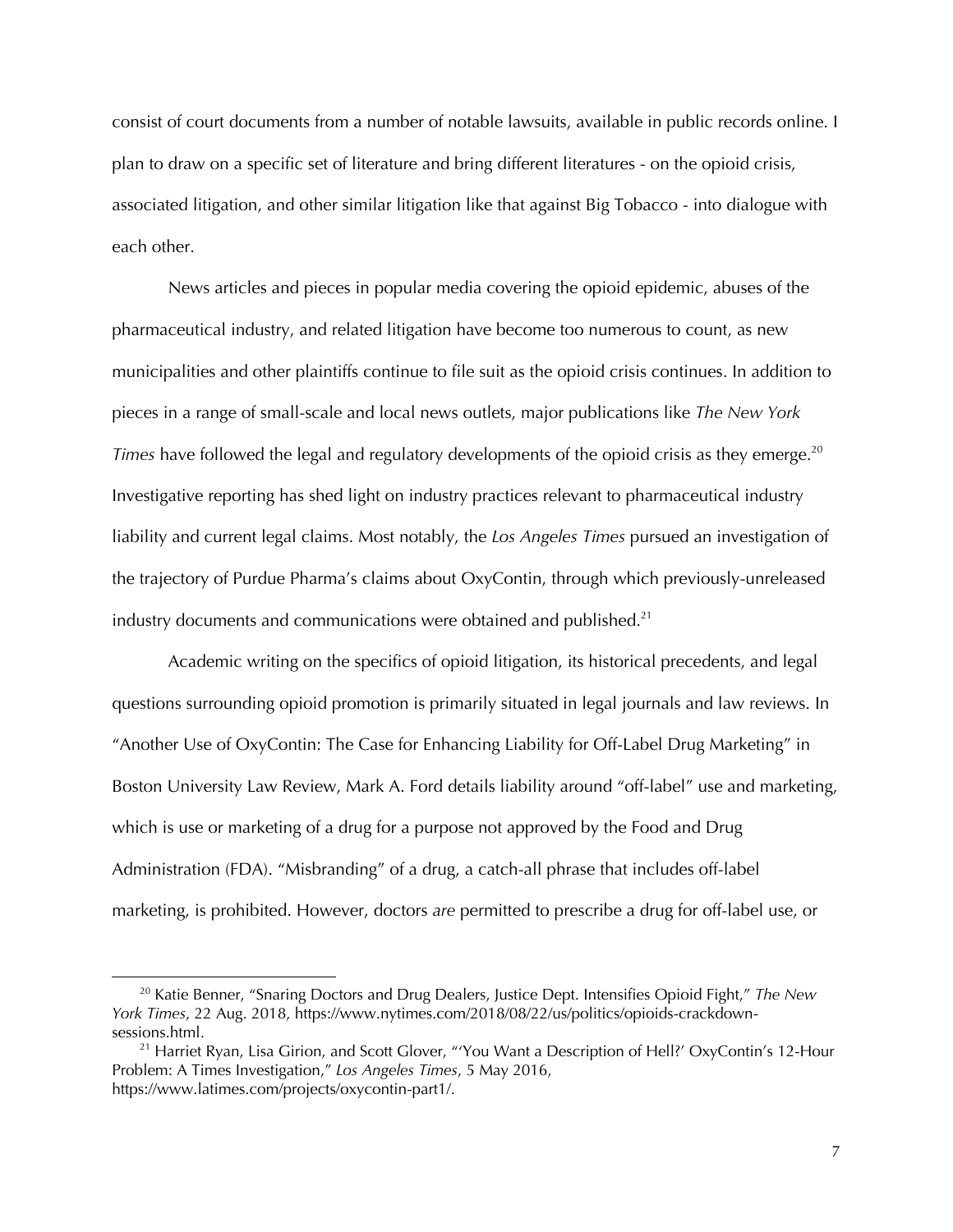uses not approved by the FDA. Misbranding and off-label marketing claims comprise a notable portion of the marketing-related claims against pharmaceutical manufacturers, $^{22}$  and the doctorindustry relationship, particularly in the context of permissible marketing, is the cornerstone of much of the litigation against pharmaceutical companies like Purdue. Additionally, Ford ultimately argues that "the deterrent effects of potential tort liability alone does not [sic] adequately protect healthcare consumers.<sup>"23</sup> There is substantially more legal scholarship on tobacco litigation than opioid litigation, based on its ongoing nature. One notable article that attempted to make projections about the successes of lead paint litigation based on the precedents set by tobacco and asbestos mass tort litigation is "Turning Lead into Asbestos and Tobacco: Litigation Alchemy Gone Wrong," by Scott A. Smith (*Defense Counsel Journal*). Smith writes, "In 1999, some prominent members of the mass tort plaintiffs' bar, fresh off conquests of the tobacco and asbestos industries and with war chests in the hundreds of millions of dollars, set their sights on a new target - the former manufacturers of lead paint and lead pigment and their successors-in-interest….To the top plaintiffs' lawyers, the perceived parallels among asbestos, tobacco and lead were irresistible."<sup>24</sup> Smith notes that "nearly five years after the plaintiffs' lawyers' assaults began in earnest and despite their predictions, as well as those of some legal commentators, lead paint and pigment defendants' winning record remains intact" in 2004.<sup>25</sup> Some victories against the paint industry have occurred since the publication of Smith's piece - for example, in late 2018, after 25 years and a series of cases, three paint manufacturers were ultimately deemed responsible for lead

<sup>&</sup>lt;sup>22</sup> Mark A. Ford, "Another Use of OxyContin: The Case for Enhancing Liability for Off-Label Drug Marketing," Boston University Law Review, Vol. 83, 2003, p. 432,

https://heinonline.org/HOL/LandingPage?handle=hein.journals/bulr83&div=18&id=&page=.  $23$  Ibid., p. 430.

<sup>24</sup> Scott A. Smith, "Turning Lead into Asbestos and Tobacco: Litigation Alchemy Gone Wrong," *Defense Counsel Journal*, Vol. 71, 2004, pp. 119-130, https://www.questia.com/library/journal/1P3- 639957051/turning-lead-into-asbestos-and-tobacco-litigation.

 $25$  Ibid.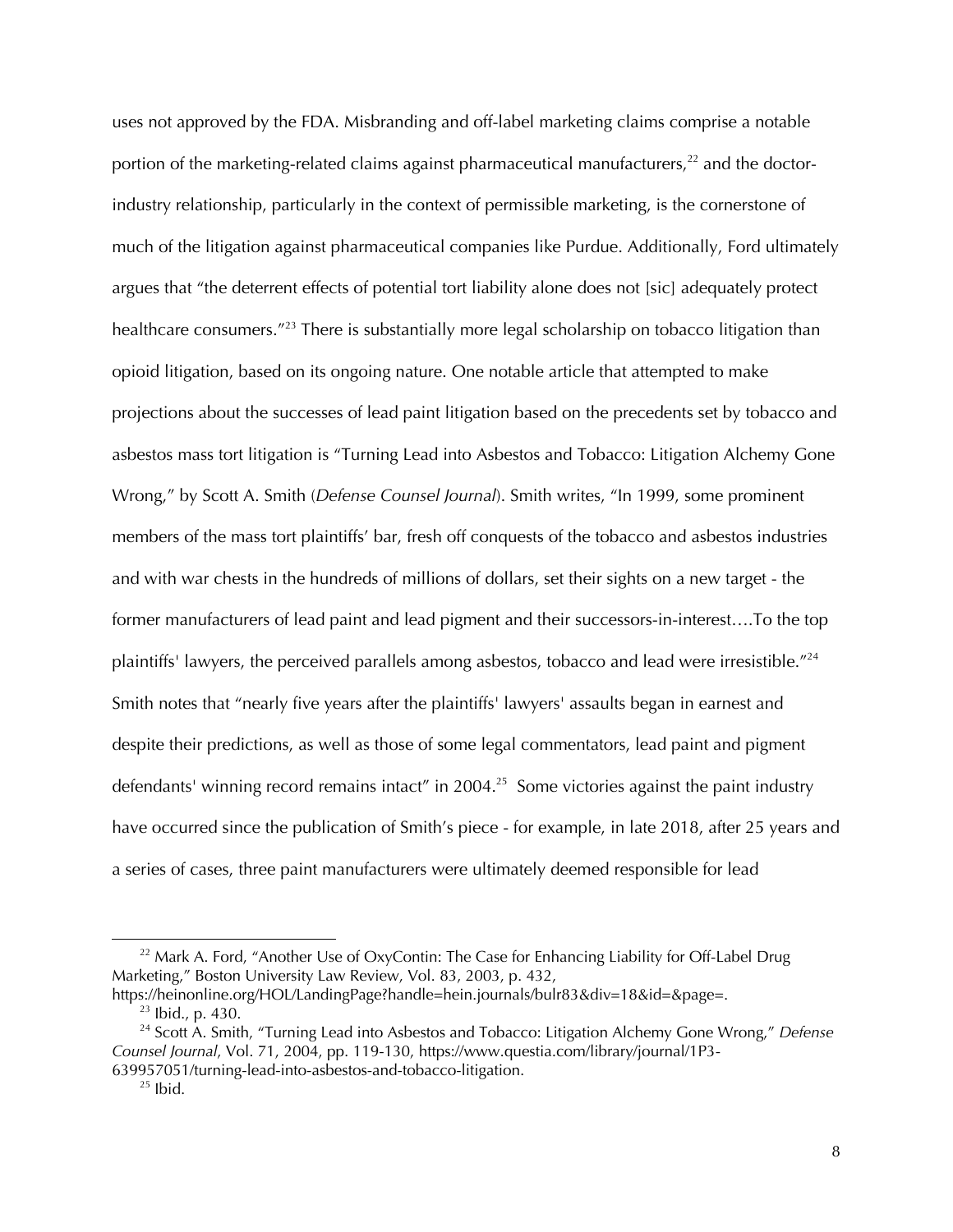contamination in thousands of California houses, but the case was an unexpected victory.<sup>26</sup> However, Smith's analysis of important differences between industries involved in tort litigation provides valuable historical insight on outcomes of mass tort litigation in the public health sphere and, specifically, projections for opioid litigation.<sup>27</sup>

Richard C. Ausness has published a number of relevant pieces of scholarship on tort litigation relevant to current opioid suits, including: "Tort Liability for the Sale of Non-Defective Products: An Analysis and Critique of the Concept of Negligent Marketing Products Liability" (South Carolina Law Review, 2001-2002), analyzing the soundness of the doctrine of "negligent marketing"<sup>28</sup>; "Public Tort Litigation: Public Benefit or Public Nuisance" (Temple Law Review, 2004), analyzing the history of public tort litigation against tobacco, handgun, and paint manufacturers (and foreshadowing the potential for future cases against alcohol, fast food, and prescription drug companies), controversy over the value and legitimacy of public tort litigation, and theories of and defenses to liability in public tort litigation;<sup>29</sup> and, most recently, "The Role of Litigation in the Fight Against Prescription Drug Abuse" (West Virginia Law Review, 2013), detailing the liability theories employed in opioid-related litigation, defenses and other limitations on liability, various types of cases being pursued, criminal prosecutions of pharmaceutical

 $26$  Columbia Mailman School of Public Health, "A Surprise Environmental Health Victory at the U.S. Supreme Court," *Public Health Now: News*, 22 Oct. 2018, https://www.mailman.columbia.edu/publichealth-now/news/surprise-environmental-health-victory-us-supreme-court.

<sup>27</sup> Scott A. Smith, "Turning Lead into Asbestos and Tobacco: Litigation Alchemy Gone Wrong," *Defense Counsel Journal*, Vol. 71, 2004, pp. 119-130, https://www.questia.com/library/journal/1P3- 639957051/turning-lead-into-asbestos-and-tobacco-litigation.

<sup>&</sup>lt;sup>28</sup> Richard C. Ausness, "Tort Liability for the Sale of Non-Defective Products: An Analysis and Critique of the Concept of Negligent Marketing Products Liability," South Carolina Law Review Vol. 53, pp. 907-966, 2001-2002, https://uknowledge.uky.edu/law\_facpub/404/.

<sup>&</sup>lt;sup>29</sup> Richard C. Ausness, "Public Tort Litigation: Public Benefit or Public Nuisance," Temple Law Review Vol. 77, Issue 825, 2004,

https://uknowledge.uky.edu/cgi/viewcontent.cgi?article=1391&context=law\_facpub.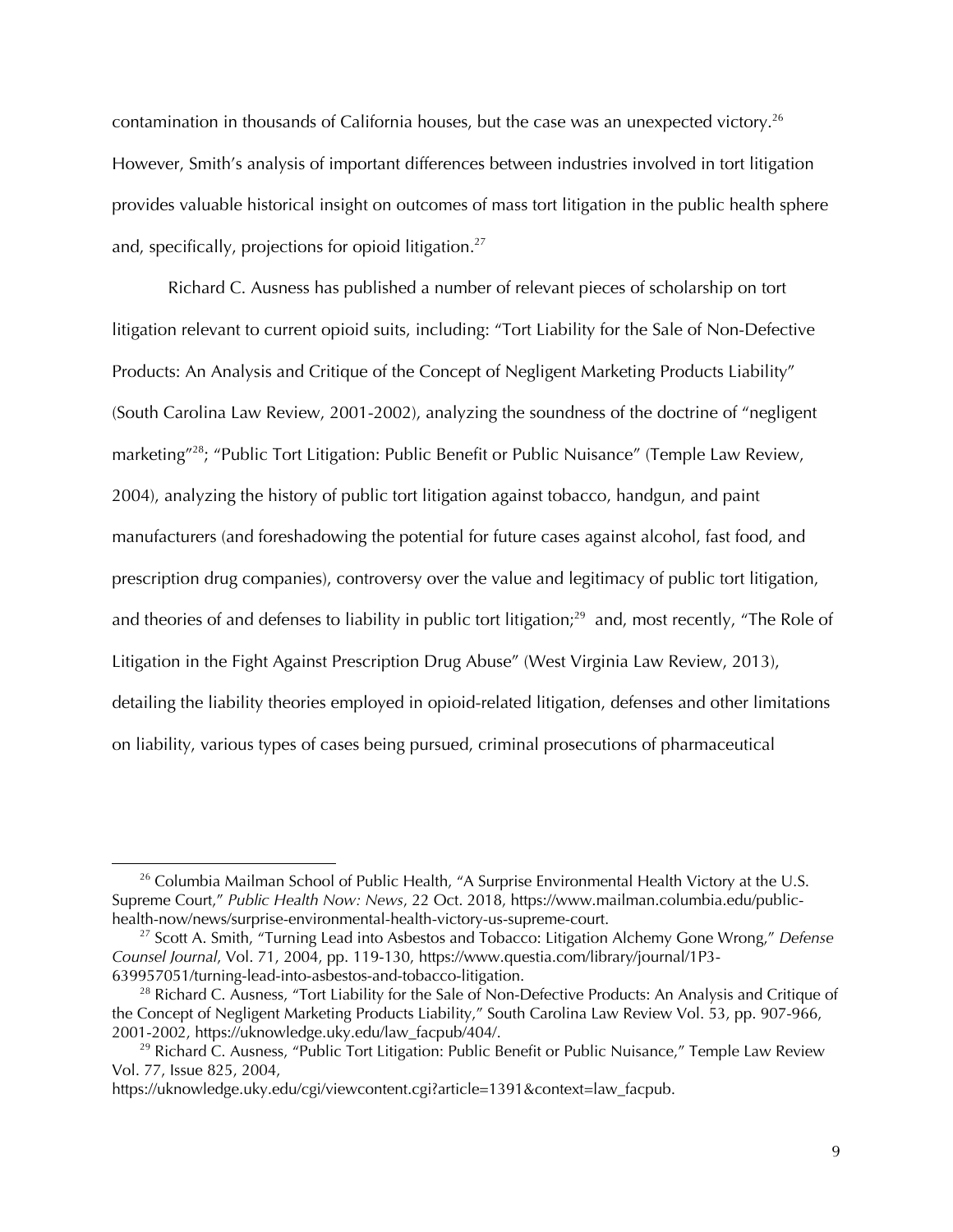companies, prescribing physicians, and pharmacists, and downsides of and alternatives to litigation. $30$ 

Other notable legal scholarship on opioid litigation includes: "Purpose, Prudence, and Path: Reevaluating the Primary Jurisdiction Doctrine in the Context of Opioid Litigation" by Abby Cunningham (Northern Illinois University Law Review, 2017);<sup>31</sup> "Opioid Addiction Litigation and the Wrongful Conduct Rule" by Samuel Fresher (University of Colorado Law Review, 2018);<sup>32</sup> and "Civil Litigation and the Opioid Epidemic: The Role of Courts in a National Health Crisis" by Abbe R. Gluck, Ashley Hall, and Gregory Curfman (Journal of Law, Medicine, & Ethics, 2018).<sup>33</sup> Cunningham broadly traces the trajectory of opioid litigation, but focuses on the highly specific legal concept of "primary jurisdiction doctrine," which aims to reconcile courts' and agency rulings..34 Fresher analyzes obstacles for plaintiffs in opioid addiction litigation against healthcare institutions and practitioners, "argues that defenses based on plaintiffs' wrongful conduct, which deny plaintiffs access to civil remedies due to their immoral or illegal conduct, should be eliminated or avoided in suits arising out of addiction," and advocates that "our civil courts and legislatures should encourage a broad-reaching settlement agreement between governments and healthcare industry actors as a means of ameliorating the disastrous impacts of the opioid crisis on

 $30$  Richard C. Ausness, "The Role of Litigation in the Fight Against Prescription Drug Abuse," West Virginia Law Review Vol. 116, 2014,

https://uknowledge.uky.edu/cgi/viewcontent.cgi?article=1341&context=law\_facpub.

<sup>&</sup>lt;sup>31</sup> Abby Cunningham, "Purpose, Prudence, and Path: Reevaluating the Primary Jurisdiction Doctrine in the Context of Opioid Litigation," The Northern Illinois University Law Review, Vol. 9 No. 1, Fall 2017, https://commons.lib.niu.edu/handle/10843/17903.

<sup>&</sup>lt;sup>32</sup> Samuel Fresher, "Opioid Addiction Litigation and the Wrongful Conduct Rule," University of Colorado Law Review Vol. 89, 2018, pp. 1312-1320, http://lawreview.colorado.edu/wpcontent/uploads/2018/07/89.4-Fresher.pdf.

<sup>&</sup>lt;sup>33</sup> Abbe R. Gluck, Ashley Hall, and Gregory Curfman, "Civil Litigation and the Opioid Epidemic: The Role of Courts in a National Health Crisis," *The Journal of Law, Medicine, and Ethics,* 17 July 2018, https://doi.org/10.1177%2F1073110518782945.

<sup>&</sup>lt;sup>34</sup> Abby Cunningham, "Purpose, Prudence, and Path: Reevaluating the Primary Jurisdiction Doctrine in the Context of Opioid Litigation," The Northern Illinois University Law Review, Vol. 9 No. 1, Fall 2017, https://commons.lib.niu.edu/handle/10843/17903.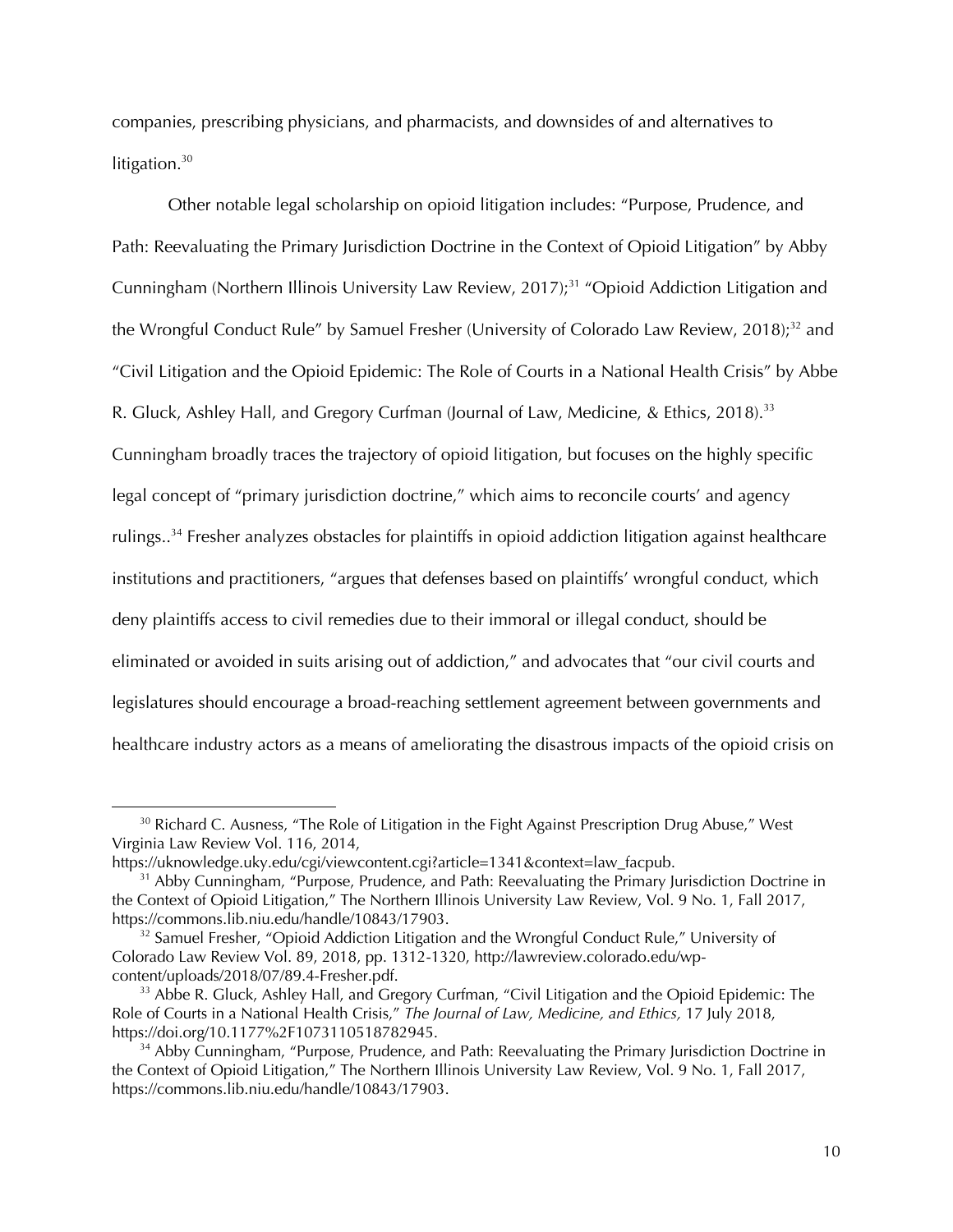American society.<sup>"35</sup> Gluck, et. al, focuses on the "second wave" of opioid litigation, primarily on civil cases, and provides a "snapshot of the current state of the opioid litigation, with the caveat that the terrain is constantly shifting," analyzing legal claims and successes thus far. $36$ 

Additionally, relevant scholarship in public health and medicine-related source bases includes: "Drug Companies' Liability for the Opioid Epidemic" by Rebecca L. Haffajee and Michelle M. Mello (New England Journal of Medicine, 2017);<sup>37</sup> "Transparency Needed in Opioid Marketing, Litigation Shows" by Alison Knopf (Alcoholism & Drug Abuse Weekly, 2018),<sup>38</sup> and "Reducing Harm Through Litigation Against Opioid Manufacturers? Lessons From the Tobacco Wars" by Derek Carr, Corey S. Davis, and Lainie Rutkow (Public Health Reports, 2018).<sup>39</sup> The extremely recent publication of most of this relevant scholarship points to the current and ongoing nature of opioid litigation and the fact that much of the litigation's direct impact remains to be seen.

#### **The Context of the Current U.S. Opioid Crisis**

 $\overline{a}$ 

The human toll of the current opioid epidemic in the U.S. presents a staggering picture of a

crisis needing urgent remedy. According to the Centers for Disease Control and Prevention (CDC),

<sup>&</sup>lt;sup>35</sup> Samuel Fresher, "Opioid Addiction Litigation and the Wrongful Conduct Rule," University of Colorado Law Review Vol. 89, 2018, pp. 1312-1320, http://lawreview.colorado.edu/wpcontent/uploads/2018/07/89.4-Fresher.pdf.

<sup>&</sup>lt;sup>36</sup> Abbe R. Gluck, Ashley Hall, and Gregory Curfman, "Civil Litigation and the Opioid Epidemic: The Role of Courts in a National Health Crisis," *The Journal of Law, Medicine, and Ethics,* 17 July 2018, https://doi.org/10.1177%2F1073110518782945.

<sup>37</sup> Rebecca Haffajee, Michelle M. Mello, "Drug Companies' Liability for the Opioid Epidemic," *New England Journal of Medicine* Vol. 377, 2017, pp. 2301-2305, https://www.nejm.org/doi/10.1056/NEJMp1710756.

<sup>38</sup> Alison Knopf, "Transparency Needed in Opioid Marketing, Litigation Shows," *Alcoholism & Drug Abuse Weekly*, Vol. 30, Issue 23, 8 June 2018, https://onlinelibrary.wiley.com/doi/abs/10.1002/adaw.31995.

<sup>&</sup>lt;sup>39</sup> Derek Carr, Corey S. David, Lainie Rutkow, "Reducing Harm Through Litigation Against Opioid Manufacturers? Lessons from the Tobacco Wars," *Public Health Reports* Vol. 133, Issue 2, pp. 207-213, 2018, https://doi.org/10.1177/0033354917751131.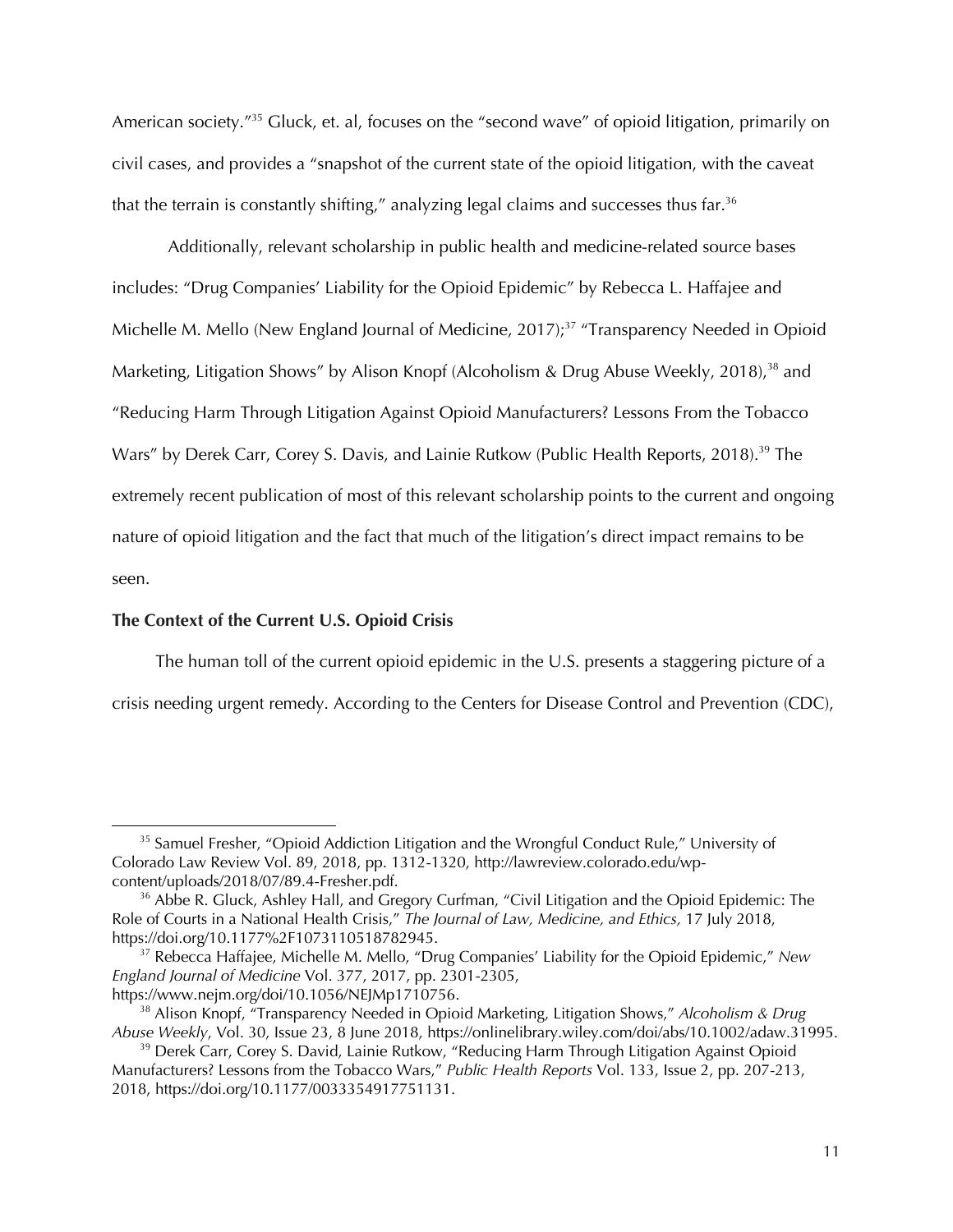an average of 115 people die each day in the United States due to opioid overdoses.<sup>40</sup> For every person in the U.S. lost to gun violence, three people will die due to an opioid overdose,  $41$  and opioid addiction is now the leading cause of death for persons under the age of  $50.^{42}$  Since the beginnings of the epidemic in 1999 until 2016, the number of opioid-related overdose deaths including those related to prescription opioids and illegal opioids like heroin and fentanyl increased fivefold. Over that 17-year time span, over 350,000 people died from an opioid overdose. As the epidemic has run its course, its magnitude has continued to grow rather than slowing down, buoyed by spikes in heroin and fentanyl deaths<sup>43</sup>: from 2010 to 2015 alone, annual deaths in the U.S. due to opioid overdoses increased by almost 57%.<sup>44</sup> In 2014, more than 28,000 deaths were due to opioid overdoses - over  $14,000$  of them due to prescription overdoses<sup>45</sup> - and of the 42,000 people killed by opioid overdoses in 2016, 40% were due to prescription opioids. These figures do not account for the deaths of drug users who began using prescription opioids and moved to deadlier alternatives.<sup>46</sup> While causes of the epidemic are multiple and contested,

 $40$  Centers for Disease Control and Prevention, "Opioid Overdose - Understanding the Epidemic," *Centers for Disease Control and Prevention*, August 31, 2017,

https://www.cdc.gov/drugoverdose/epidemic/index.html.

<sup>&</sup>lt;sup>41</sup> "Former DOJ Litigator Jonathan Novak Joins Dallas Law Firm Fears Nachawati; Attorney Brings Significant Opioid Expertise to Mass Tort Litigation," *PR Newswire,* 29 Oct. 2018, accessed Nov. 22, 2018, https://www.prnewswire.com/news-releases/former-doj-litigator-jonathan-novak-joins-dallas-law-firm-fearsnachawati-300739560.html.

<sup>&</sup>lt;sup>42</sup> Curtis Weyant, "Opioid Lawsuits," ConsumerSafety.org, accessed September 25, 2018, https://www.consumersafety.org/legal/opioid-lawsuits/.

<sup>&</sup>lt;sup>43</sup> Centers for Disease Control and Prevention, "Opioid Overdose - Understanding the Epidemic," *Centers for Disease Control and Prevention*, August 31, 2017, https://www.cdc.gov/drugoverdose/epidemic/index.html.

<sup>&</sup>lt;sup>44</sup> CDC National Center for Injury Prevention and Control, "Prescription Behavior Surveillance System (PBSS): Issue Brief," July 2017, *Cdc.gov*, accessed Nov. 26, 2018,

https://www.cdc.gov/drugoverdose/pdf/pbss/PBSS-Report-072017.pdf.

<sup>45</sup> Dina Gusovsky, "Americans Consume Vast Majority of the World's Opioids," *CNBC, 27* April 2016, accessed 26 Nov. 2018, https://www.cnbc.com/2016/04/27/americans-consume-almost-all-of-the-globalopioid-supply.html.

<sup>46</sup> Centers for Disease Control and Prevention, "Overdose Deaths Involving Opioids, Cocaine, and Psychostimulants - United States, 2015-2016," 30 March 2018, 67(12);349-358, accessed 26 Nov. 2018, https://www.cdc.gov/mmwr/volumes/67/wr/mm6712a1.htm.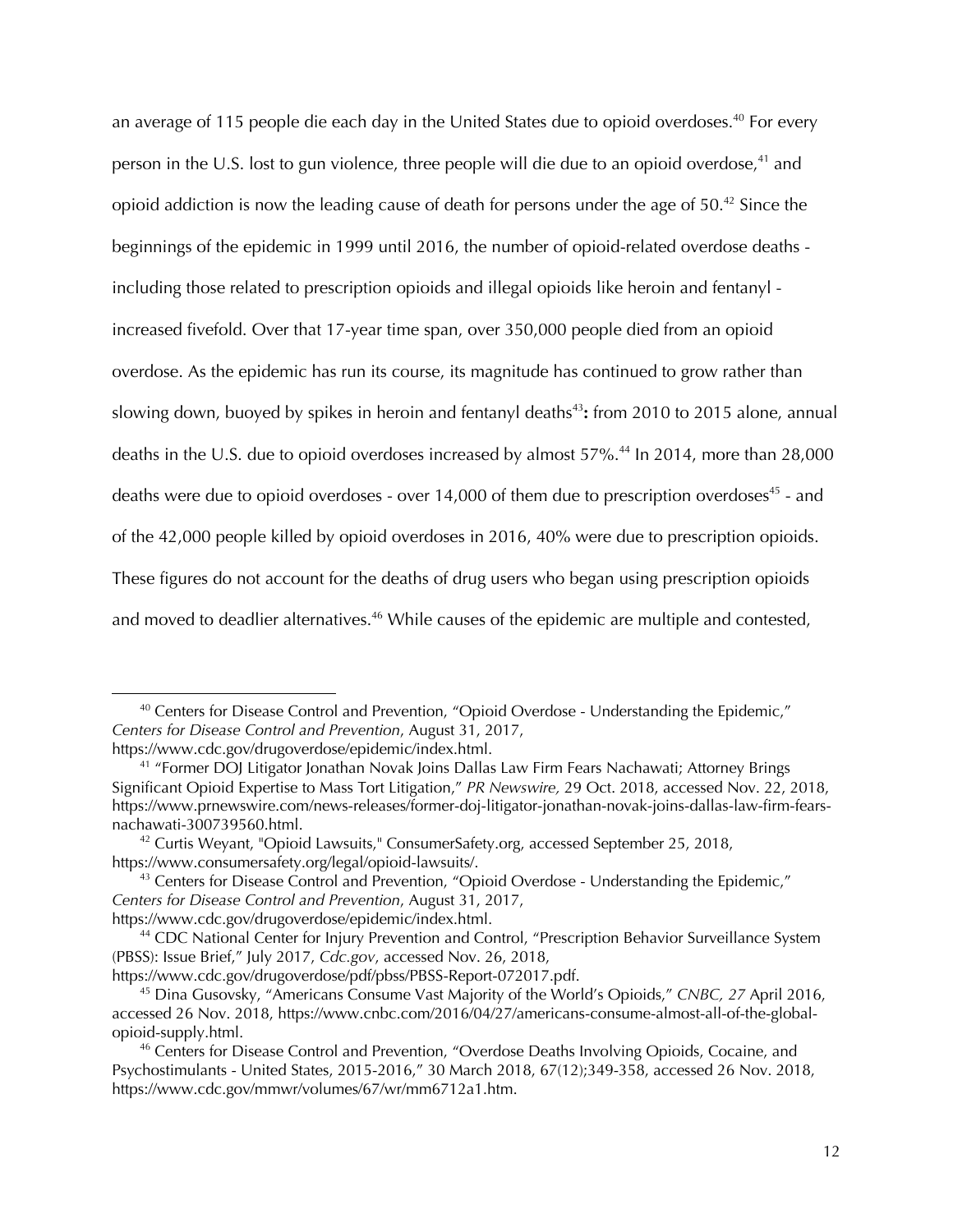and have been extensively analyzed, the literature supports the notion that major pharmaceutical companies' highly aggressive, multi-stage marketing tactics (particularly of OxyContin), often with unsubstantiated or false claims, and insufficient monitoring of massive shipments of prescriptions opioids certainly exacerbated, if not helped initiate, the unprecedented current crisis the U.S. faces today.

The CDC has described the current opioid epidemic as composed of three distinct waves. The first wave began in the 1990s: this decade marked a dramatic increase in opioid prescriptions that has continued to this day, $47$  resulting in increasing prescription opioid-related deaths since 1999. The second wave, according to the CDC, began in 2010 with a sharp increase in documented heroin overdose deaths. Heroin overdose deaths increased by over 500% between 2010 and 2016. The third wave, starting in 2013, consists of a staggering increase in overdose deaths due to synthetic opioids, particularly illicitly-manufactured fentanyl (IMF), which is found in combination with counterfeit prescription pills, in addition to heroin and cocaine.<sup>48</sup> IMF-related overdoses have dramatically spiked in recent years. Rates of synthetic opioid-related deaths in the U.S. increased 73% from 2014 to 2015 and 264% from 2012 to 2015.<sup>49</sup> The quantity of opioid prescriptions dispensed by U.S. retail pharmacies jumped from 76 million prescriptions in 1991 to a peak of 219 million prescriptions in 2011, a nearly 300% increase.<sup>50</sup> Additionally, extreme

 $47$  A brief decrease in opioid prescribing occurred from 2011 to 2013, after which time opioid prescriptions continued increasing again.

<sup>&</sup>lt;sup>48</sup> Centers for Disease Control and Prevention, "Opioid Overdose - Understanding the Epidemic," *Centers for Disease Control and Prevention*, August 31, 2017, https://www.cdc.gov/drugoverdose/epidemic/index.html.

<sup>&</sup>lt;sup>49</sup> CDC National Center for Injury Prevention and Control, "Prescription Behavior Surveillance System (PBSS): Issue Brief," July 2017, *Cdc.gov*, accessed Nov. 26, 2018, https://www.cdc.gov/drugoverdose/pdf/pbss/PBSS-Report-072017.pdf.

<sup>&</sup>lt;sup>50</sup> NIH National Institute on Drug Abuse, "Senate Caucus on International Narcotics Control Hearing -America's Addiction to Opioids: Heroin and Prescription Drug Abuse," 14 May 2014, accessed 26 Nov. 2018, https://www.drugabuse.gov/about-nida/legislative-activities/testimony-to-congress/2014/americasaddiction-to-opioids-heroin-prescription-drug-abuse.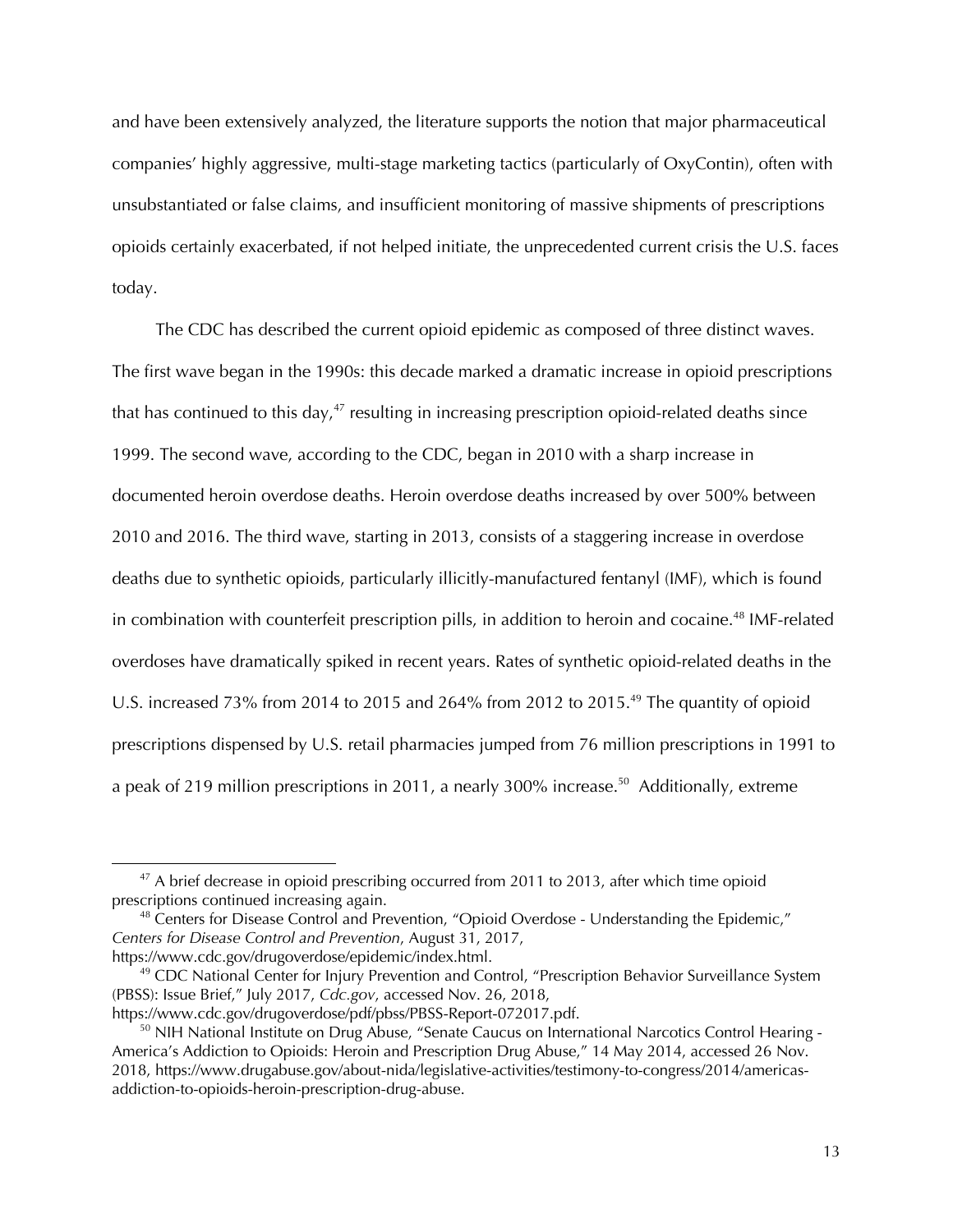variation exists in rates of opioid prescribing across states.<sup>51</sup> According to a 2014 study, 82.5 prescriptions for opioid pain relievers (OPR) were dispensed per 100 persons in the U.S. in 2012. However, OPR prescription rates varied up to 2.7 fold between states,<sup>52</sup> for example, between Alabama (142.9 prescriptions per 100 persons) and Hawaii (52.0 prescriptions per 100 persons).<sup>53</sup> Prescription rates per 100 persons varied substantially more dramatically between states when analyzing only high-dose and long-acting/extended release (LA/ER) opioid pain relievers - rates of 4.6-fold (Delaware and Texas) and 5.3-fold (Maine and Texas) respectively.<sup>54</sup> Since 2011, prescription rates have begun to slowly decrease, in the face of growing concerns over irresponsible prescribing practices and increased public attention on opioid-related drug abuse and mortality. In 2017, over 191 million opioid prescriptions were dispensed to patients in the U.S.,<sup>55</sup> down from the 219 million prescriptions peak in 2011.<sup>56</sup> Many states have adopted policies to change prescribing practices using data from prescription drug monitoring programs (PDMPs), particularly targeting patients using multiple prescribers and the most egregious prescribers, which have been met with success in some states.<sup>57</sup>

<sup>51</sup> Centers for Disease Control and Prevention, "Prescription Opioids," *Opioid Overdose*, 29 August 2017, accessed 26 Nov. 2018, https://www.cdc.gov/drugoverdose/opioids/prescribed.html.

 $52$  Centers for Disease Control and Prevention, "Vital Signs: Variation Among States in Prescribing of Opioid Pain Relievers and Benzodiazepines - United States, 2012," *Morbidity and Mortality Weekly Report (MMWR),* 4 July 2014, 63(26);563-568, accessed 26 Nov. 2018,

https://www.cdc.gov/mmwr/preview/mmwrhtml/mm6326a2.htm?s\_cid=mm6326a2\_w#Tab.  $53$  Ibid.

<sup>54</sup> Ibid.

<sup>55</sup> Centers for Disease Control and Prevention, "Prescription Opioids," *Opioid Overdose*, 29 August 2017, accessed 26 Nov. 2018, https://www.cdc.gov/drugoverdose/opioids/prescribed.html.

<sup>&</sup>lt;sup>56</sup> NIH National Institute on Drug Abuse, "Senate Caucus on International Narcotics Control Hearing -America's Addiction to Opioids: Heroin and Prescription Drug Abuse," 14 May 2014, accessed 26 Nov. 2018, https://www.drugabuse.gov/about-nida/legislative-activities/testimony-to-congress/2014/americasaddiction-to-opioids-heroin-prescription-drug-abuse.

<sup>&</sup>lt;sup>57</sup> Centers for Disease Control and Prevention, "Vital Signs: Variation Among States in Prescribing of Opioid Pain Relievers and Benzodiazepines - United States, 2012," *Morbidity and Mortality Weekly Report (MMWR),* 4 July 2014, 63(26);563-568, accessed 26 Nov. 2018,

https://www.cdc.gov/mmwr/preview/mmwrhtml/mm6326a2.htm?s\_cid=mm6326a2\_w#Tab.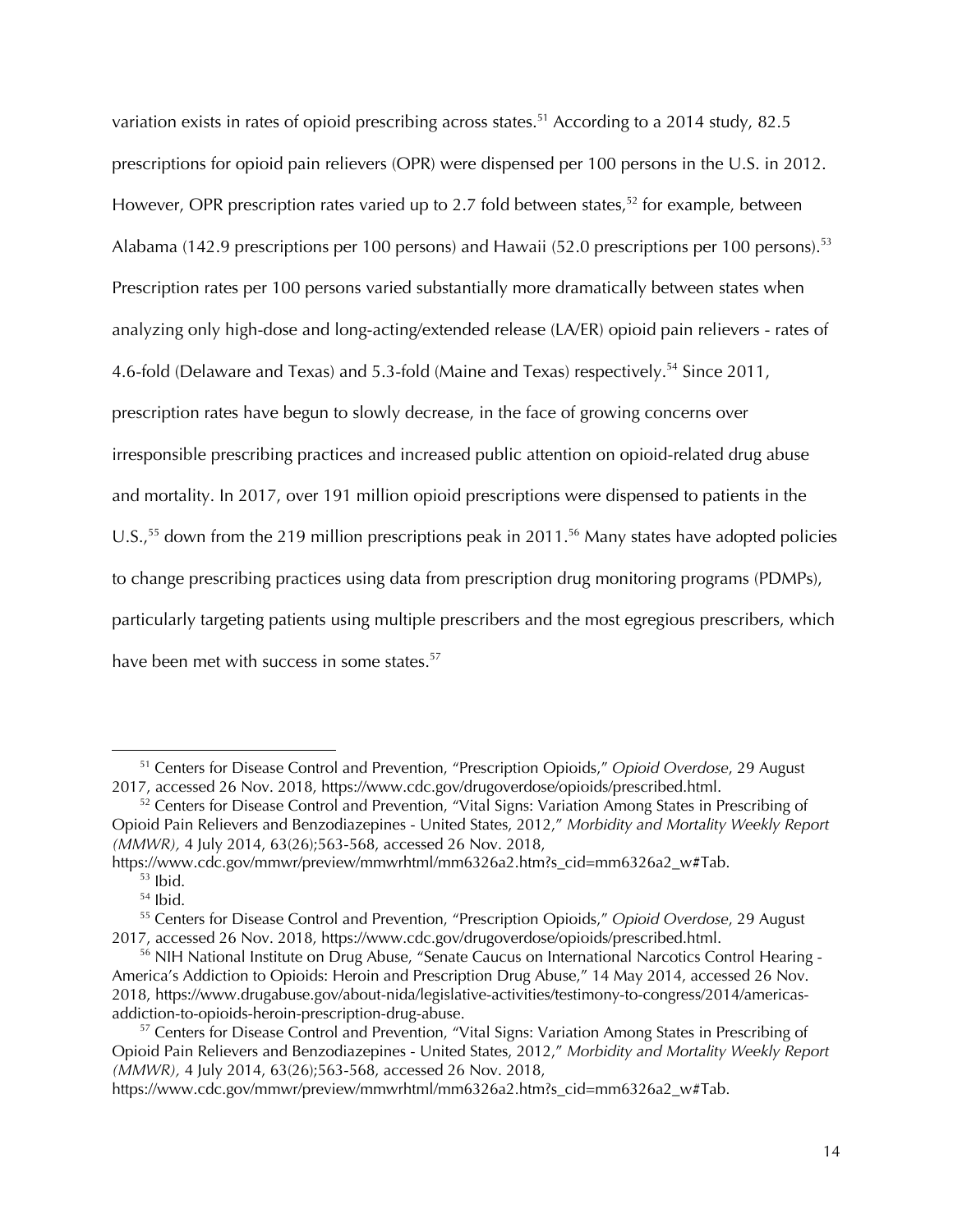# **The Emergence and Trajectory of Opioid Litigation**

Like the current opioid epidemic itself, opioid litigation has occurred in distinct "waves." Since the beginnings of the rise in opioid painkiller prescriptions in the late 1990s, there have been two major waves of litigation.<sup>58</sup> The first wave took place in the early 2000s, shortly after OxyContin was released to market by Purdue Pharma in 1996.<sup>59</sup> (Between its introduction in 1996 and 2000, Oxycontin sales skyrocketed from \$48 million to \$1.1 billion.<sup>60</sup>) This first wave of litigation largely targeted pharmaceutical companies, particularly Purdue, as well as some individual doctors, and was composed of individual suits, class action suits, and suits by state attorneys general, alleging that pharmaceutical manufacturers broke the law by fraudulently and negligently marketing drugs like OxyContin by claiming they were significantly less addictive than other opioid painkillers, despite indications to the contrary.<sup>61</sup> Claims alleged included violations of state consumer protection statutes, conspiracy, breach of implied warranty, violation of strict product products liability, fraud, and various forms of negligence, largely targeting opioid manufacturers' marketing practices, $62$  including claims that Purdue overstated OxyContin's duration.<sup>63</sup> Hundreds of suits filed by individuals who used OxyContin (as well as by their families) were dismissed.<sup>64</sup> Purdue, among other pharmaceutical companies, avoided liability "by placing blame on the individual plaintiffs who brought suit; by arguing that class actions largely ignored the individual medical records of patients who used their products; and by focusing on the

<sup>&</sup>lt;sup>58</sup> Abbe R. Gluck, Ashley Hall, Gregory Curfman, "Civil Litigation and the Opioid Epidemic: The Role of Courts in a National Health Crisis," *Journal of Law, Medicine, & Ethics,* p. 6, July 17, 2018, accessed 26 Nov. 2018, https://doi.org/10.1177/1073110518782945.

<sup>59</sup> Ibid., p.3.

 $60$  Ibid.

 $61$  Ibid., p.4.

 $62$  Ibid.

 $63$  Harriet Ryan, Lisa Girion, and Scott Glover, "You Want a Description of Hell?' OxyContin's 12-Hour Problem: A Times Investigation," *Los Angeles Times*, 5 May 2016, https://www.latimes.com/projects/oxycontin-part1/.

 $64$  Ibid.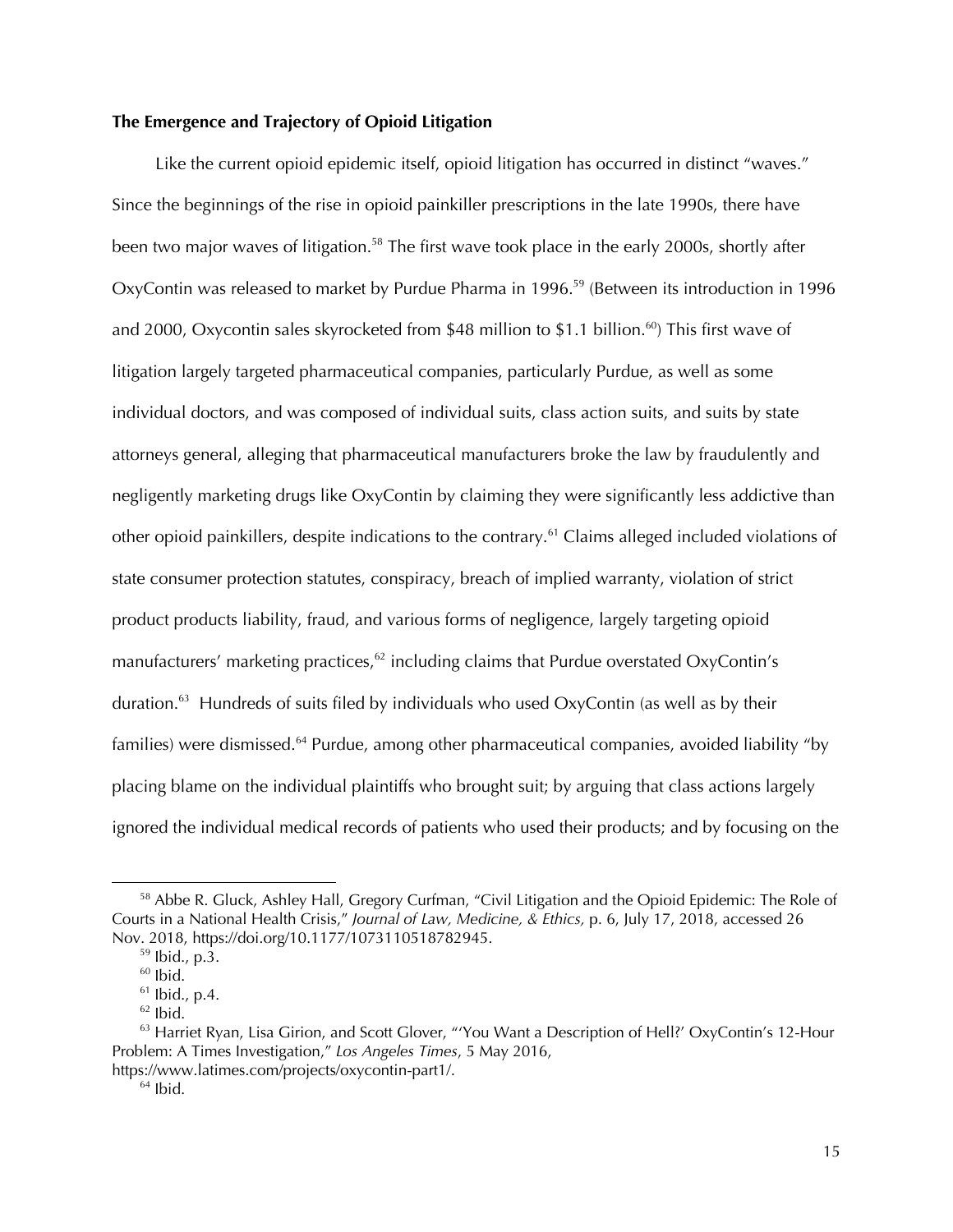physicians who 'know the risks...yet decided to prescribe [the medication] anyway.'"<sup>65</sup> Courts that dismissed these cases usually determined that "'intervening conduct' by patients and physicians broke any chain of causation from drug manufacturers to harm."<sup>66</sup> This 'intervening conduct' by patients was key to drug manufacturers' defense because of stigma against addiction, which was arguably more pervasive 10-20 years ago and was reflected in the courtroom. "Individual plaintiffs suffering from addiction to prescription opioids were perceived to have made the choice to abuse their prescriptions."<sup>67</sup>An emphasis was placed on the "illegal conduct" of those suffering from prescription opioid addiction by misusing those drug, and as a public policy matter, courts argued, that illegal conduct "should bar legal recovery."<sup>68</sup> In an early case against Purdue, the Supreme Court of Mississippi asserted, "'This Court will not lend aid to a party whose cause of action directly results from an immoral or an illegal act committed by that party.<sup>"69</sup> The Mississippi Supreme Court's language echoes that of other courts that dismissed opioid addiction suits at the time.<sup>70</sup> Similar defenses have been used in litigation against handgun manufacturers and distributors. While an appellate court in Illinois rejected "defendants' assertion that they could not be held liable for harm caused by the criminal misuse of its products"<sup>71</sup> in a case brought by the City of Chicago, the Illinois Supreme Court overturned that court's decision and declared in a

<sup>&</sup>lt;sup>65</sup> Abbe R. Gluck, Ashley Hall, Gregory Curfman, "Civil Litigation and the Opioid Epidemic: The Role of Courts in a National Health Crisis," *Journal of Law, Medicine, & Ethics,* p. 4, July 17, 2018, accessed 26 Nov. 2018, https://doi.org/10.1177/1073110518782945.

 $66$  Ibid.

 $67$  Ibid.

 $68$  Ibid.

 $69$  Ibid.

 $70$  Ibid.

 $71$  Richard C. Ausness, Public Tort Litigation: Public Benefit or Public Nuisance, 77 Temp. L. Review 2004, *HeinOnline,* p.842,

https://uknowledge.uky.edu/cgi/viewcontent.cgi?article=1391&context=law\_facpub.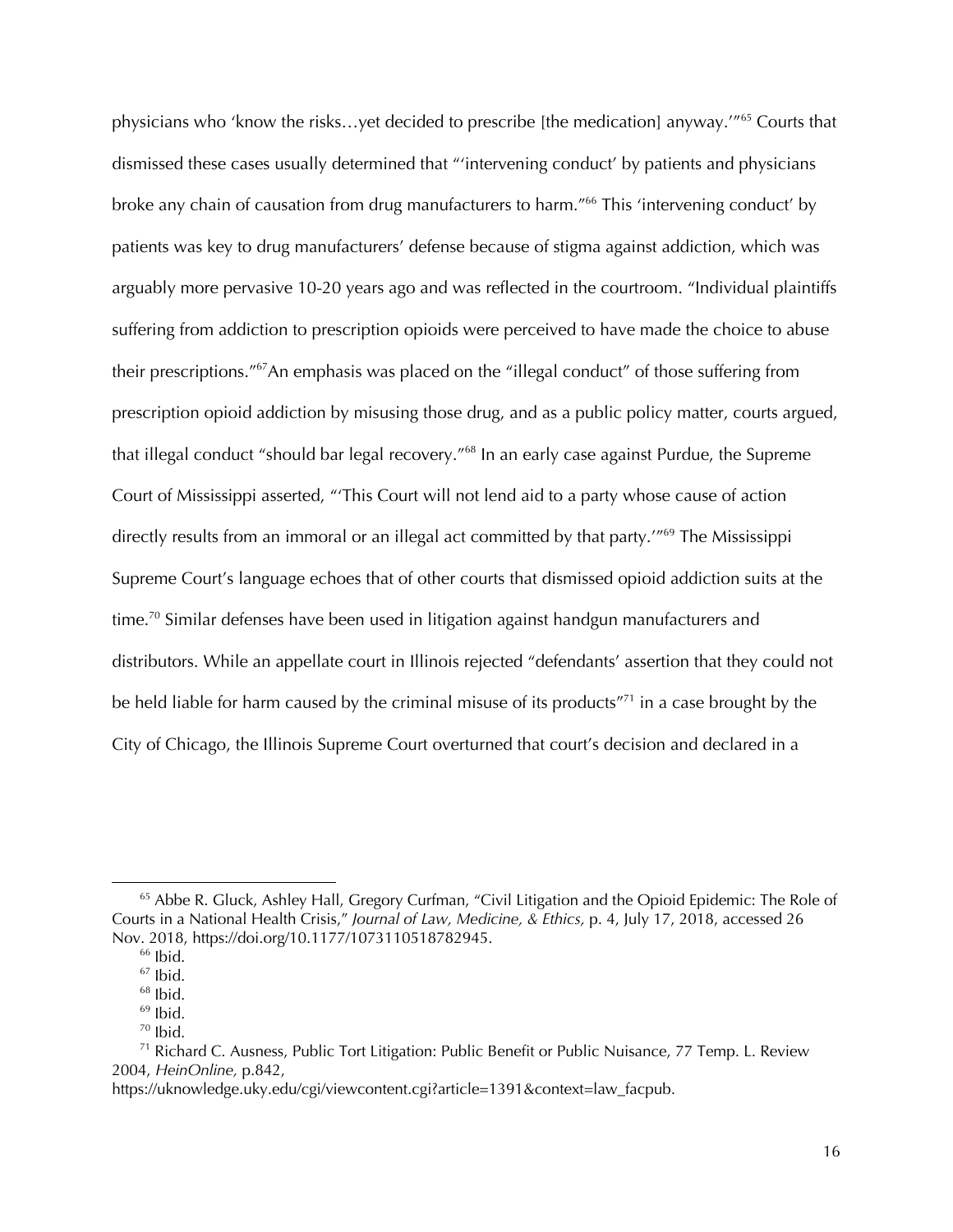unanimous opinion that "there is no public right to be free from the threat of illegal conduct by others."72

Additionally, opioid addiction class action suits were dismissed due to the uniqueness of each individual's medical history, different prescriptions between patients, and even the fact that patients had different doctors. Courts deemed opioid addiction cases as insufficiently based on a lack of "common issues of law and fact"<sup>73</sup> that are required among claimants in a class action. The indirect "chain of causation" argument was also compelling to many courts, due to the role of the doctor as an intermediary between a drug manufacturer and a plaintiff. One federal court claimed, "[The] existence of individual Learned Intermediaries trumps any common marketing issues."74 However, physicians and pharmacists were heavily sued during this first wave of litigation. The DEA soon launched its "OxyContin Action Plan" in "an effort to target doctors and pharmacists who engaged in improper opioid prescription practices."<sup>75</sup> Arguably, DEA efforts were primarily intended to target "pill mills," in which prescriptions are distributed for money, often in mass quantities,76 but controversy existed over unclear standards of pain treatment and doctors' potential liability for both 'underprescribing' and 'overprescribing.' <sup>77</sup> Notably, throughout most of this first wave of litigation, Purdue successfully petitioned courts to seal evidence, which included millions of pages of industry documents. While those materials technically still remain sealed,

 $72$  Ibid.

<sup>&</sup>lt;sup>73</sup> Abbe R. Gluck, Ashley Hall, Gregory Curfman, "Civil Litigation and the Opioid Epidemic: The Role of Courts in a National Health Crisis," *Journal of Law, Medicine, & Ethics,* pp. 4-5, July 17, 2018, accessed 26 Nov. 2018, https://doi.org/10.1177/1073110518782945.

 $74$  Ibid., p.5.

<sup>75</sup> Ibid., p.6.

 $76$  Ibid.

 $77$  Ibid.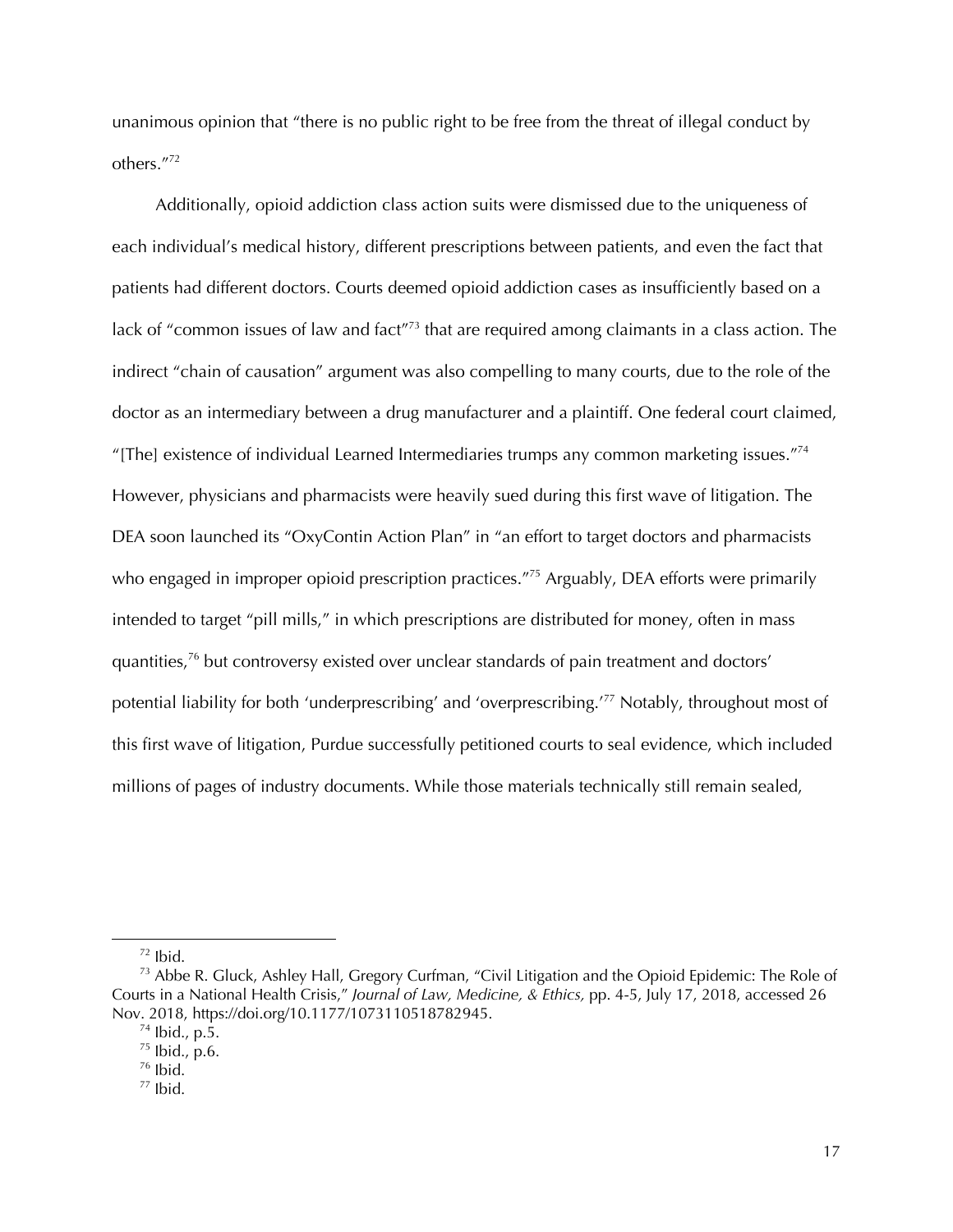investigative journalists have reviewed thousands of them and have been able to release many of them to the public, ranging from internal company memos to communications with the FDA.<sup>78</sup>

Ultimately, the first wave of litigation, throughout which Purdue maintained a 'no settlement' policy,<sup>79</sup> came to a halt in 2007.<sup>80</sup> Purdue agreed to pay approximately \$600 million in fines to settle a variety of criminal and civil charges and pleaded guilty to making false claims about its opioid painkillers.<sup>81</sup> Purdue's top lawyer, former chief medical officer, and former president also pleaded guilty to "misbranding" the drug, receiving three years of probation and 400 mandated hours of community service.<sup>82</sup> By introducing a "misbranded drug" into interstate commerce, the Purdue executives were found to have violated the Federal Food, Drug, and Cosmetic Act (FDCA). 26 states and the District of Columbia received payouts totaling \$20 million in that settlement, while the \$600 million in fines went to the federal government. However, it is unclear how each state used the relatively small amount of settlement money received and whether anti-addiction programs were even benefitted. For example, Connecticut, which received \$719,000, directed the vast majority of the money to the state's general fund or to attorneys' fees, and \$100,000 went towards state prescription monitoring programs.<sup>83</sup> Rather than settle in this 26state agreement, Kentucky, hit particularly hard by the opioid epidemic, filed suit in 2007 against

<sup>78</sup> Harriet Ryan, Lisa Girion, and Scott Glover, "'You Want a Description of Hell?' OxyContin's 12-Hour Problem: A Times Investigation," *Los Angeles Times*, 5 May 2016, https://www.latimes.com/projects/oxycontin-part1/.

 $79$  Abbe R. Gluck, Ashley Hall, Gregory Curfman, "Civil Litigation and the Opioid Epidemic: The Role of Courts in a National Health Crisis," *Journal of Law, Medicine, & Ethics,* p. 4, July 17, 2018, accessed 26 Nov. 2018, https://doi.org/10.1177/1073110518782945.

 $80$  Ibid., p.5.

<sup>81</sup> Barry Meier, "In Guilty Plea, OxyContin Maker to Pay \$600 Million," *The New York Times,* 10 May 2007, accessed 26 Nov. 2018, https://www.nytimes.com/2007/05/10/business/11drug-web.html.

 $82$  Phil McCausland and Tracy Connor, "OxyContin Maker Perdue to Stop Promoting Opioids in Light of Epidemic," *NBC News*, 10 Nov. 2018, https://www.nbcnews.com/storyline/americas-heroinepidemic/oxycontin-maker-purdue-stop-promoting-opioids-light-epidemic-n846726.

<sup>&</sup>lt;sup>83</sup> Abbe R. Gluck, Ashley Hall, Gregory Curfman, "Civil Litigation and the Opioid Epidemic: The Role of Courts in a National Health Crisis," *Journal of Law, Medicine, & Ethics,* p. 5, July 17, 2018, accessed 26 Nov. 2018, https://doi.org/10.1177/1073110518782945.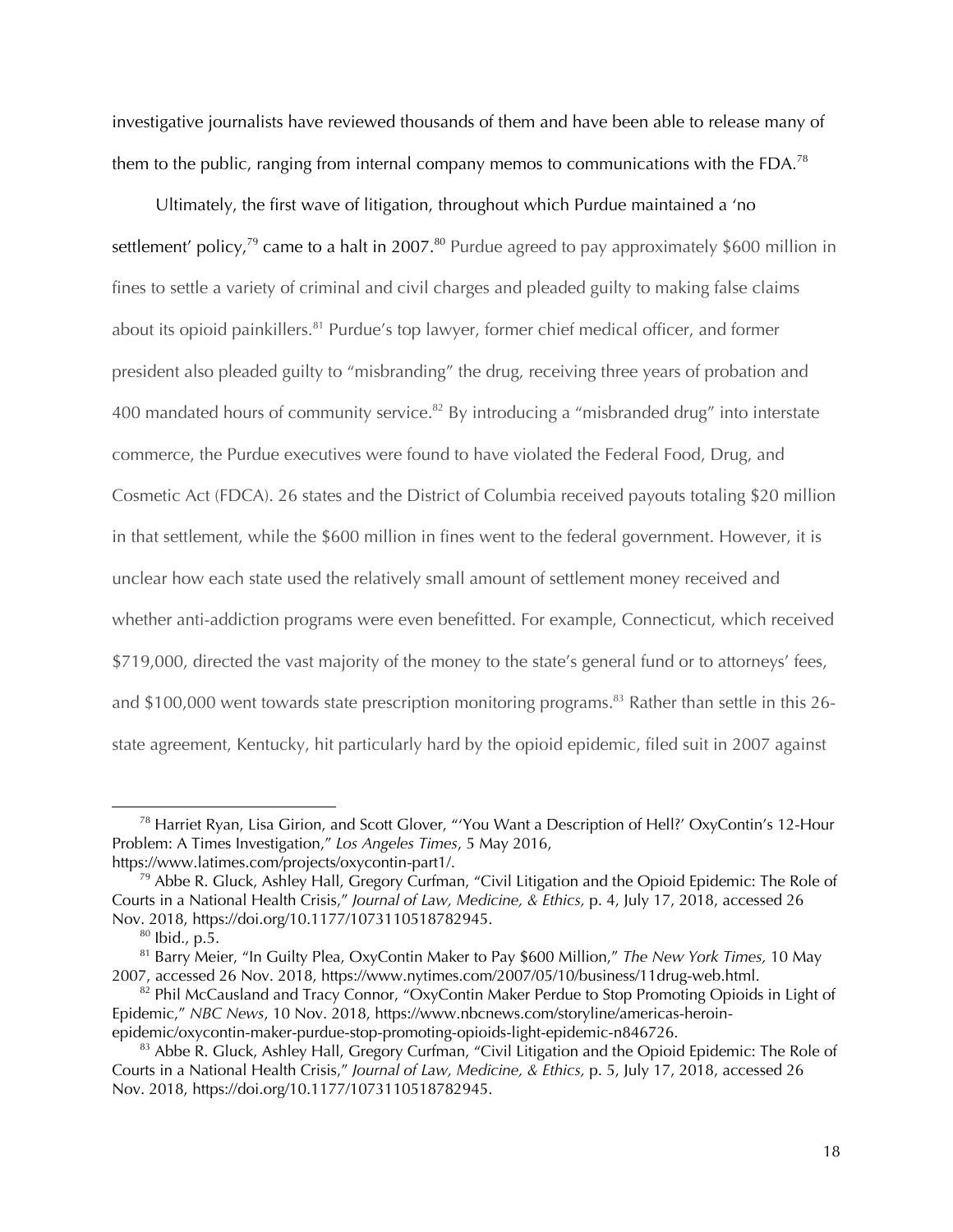Purdue over marketing of OxyContin as nonaddictive. In late 2015, Kentucky finally settled with Purdue for \$24 million, to be paid over eight years, after turning down a \$500,000 settlement offer in 2007.<sup>84</sup> The Kentucky's case's settlement states, "The settlement resolves allegations that Purdue Pharma illegally misrepresented and/or concealed the highly addictive nature of OxyContin and encouraged doctors who weren't trained in pain management to overprescribe the opioid pain reliever to Kentucky patients."<sup>85</sup> Notably, the court ordered the state to spend the \$24 million from the settlement on addiction treatment programs. While the Kentucky case was arguably a victory for obtaining funds to combat the opioid crisis, the settlement amount was far lower than initially hoped, as the former Kentucky Attorney General who filed the lawsuit argued that the case could be worth \$1 billion if it went in front of a jury. Additionally, unlike in the \$600 million federal settlement,<sup>86</sup> Purdue did not admit to any wrongdoing as part of the Kentucky settlement agreement.<sup>87</sup>

The next major suits brought by governmental bodies started in 2014, as Mississippi, Orange County (CA), Santa Clara County (CA), and Chicago filed suit against Purdue.<sup>88</sup> (It is notable that Mississippi was the first state to file suit in the second-wave of litigation due to its involvement in Big Tobacco litigation, as Mississippi's former Attorney General Mike Moore is known for having negotiated the Master Settlement Agreement and is now heavily involved in opioid litigation.<sup>89</sup>)

<sup>84</sup> CBS News, "Kentucky Settles Lawsuit with OxyContin Maker for \$24 Million," *Associated Press*, 23 Dec. 2015, https://www.cbsnews.com/news/kentucky-settles-lawsuit-with-oxycontin-maker-for-24-million/.  $85$  Ibid., pp. 31-32.

<sup>86</sup> Barry Meier, "In Guilty Plea, OxyContin Maker to Pay \$600 Million," *The New York Times,* 10 May 2007, accessed 26 Nov. 2018, https://www.nytimes.com/2007/05/10/business/11drug-web.html.

<sup>87</sup> CBS News, "Kentucky Settles Lawsuit with OxyContin Maker for \$24 Million," *Associated Press*, 23 Dec. 2015, https://www.cbsnews.com/news/kentucky-settles-lawsuit-with-oxycontin-maker-for-24-million/.

<sup>88</sup> Abby Cunningham, "Purpose, Prudence, and Path: Reevaluating the Primary Jurisdiction Doctrine in the Context of Opioid Litigation," Northern Illinois University Law Review, Vol. 9 No. 1, Fall 2017, p. 32, accessed 26 Nov. 2018, https://commons.lib.niu.edu/handle/10843/17903.

<sup>&</sup>lt;sup>89</sup> Esmé E. Deprez and Paul Barrett, "The Lawyer Who Beat Big Tobacco Takes On the Opioid Industry," *Bloomberg.com*, October 5, 2017, accessed September 25, 2018,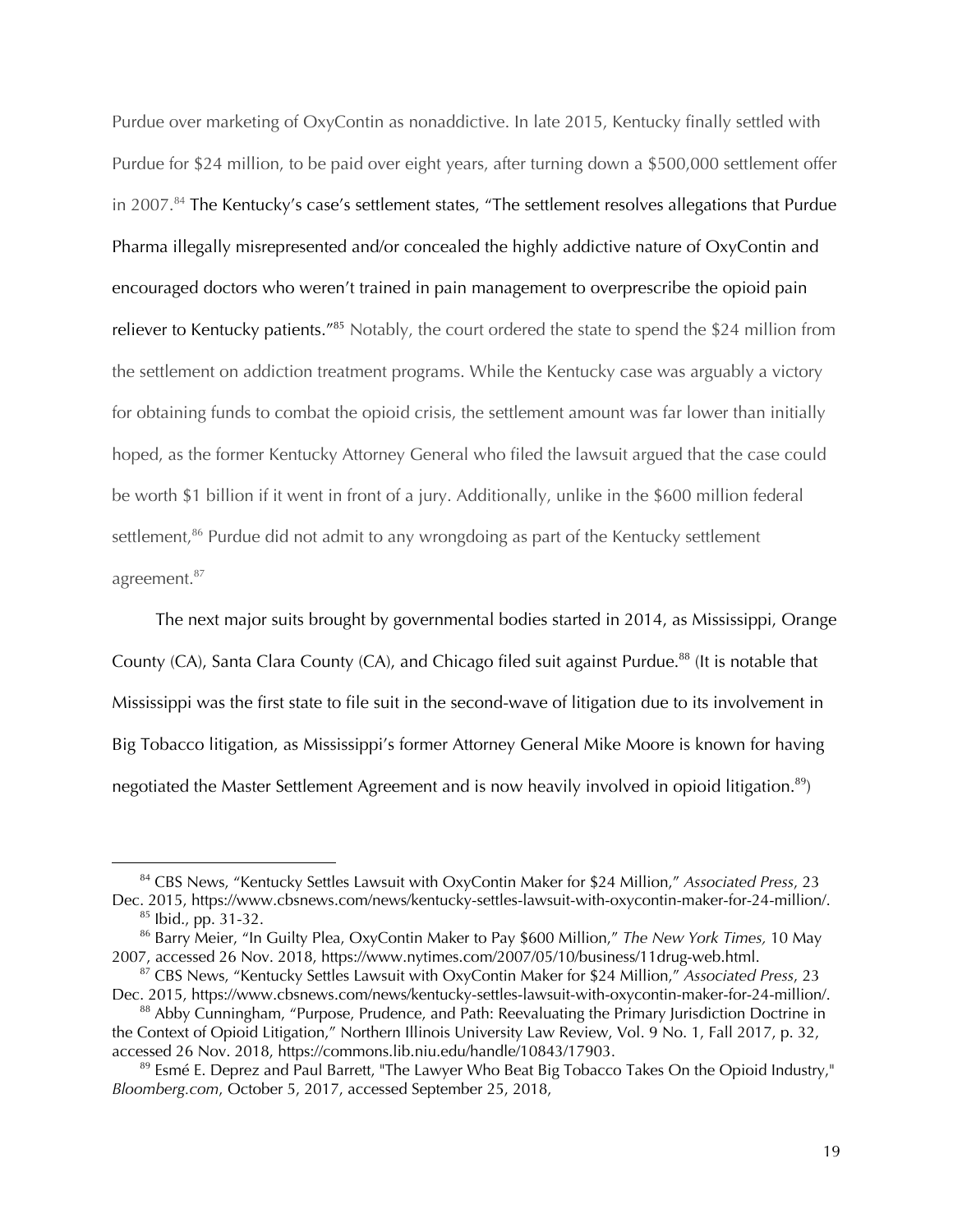Additionally, California and Chicago cases were filed with assistance from the same outside counsel, with nearly identical arguments, often sharing exact wording of arguments or entire paragraphs.<sup>90</sup> Even the first sentence of each complaint is word-for-word identical: "A pharmaceutical manufacturer should never place its desire for profits above the health and wellbeing of its customers."91

The major difference between the first and second waves of litigation is the targets of such lawsuits. First, rather than only targeting major pharmaceutical manufacturers and individual doctors, the current litigation is increasingly focused on "deep pockets,"<sup>92</sup> "as plaintiffs have looked for entities with the ability to pay the multi-billion-dollars price tag associated with efforts to address the [opioid] crisis."<sup>93</sup> Additionally, "second-wave" suits have increasingly been brought by state and local governments, including sovereign Native American tribes. These suits have arguably received the most media attention, as new counties and cities continue to file. One example of a "typical" local filing is a suit brought by Summit County, Ohio, alleging that the county "has spent \$66 million since 2012 on ramifications of the opioid crisis and is seeking to recoup that large monetary loss to address the ongoing opioid crisis in the County.<sup>"94</sup> The DEA has also increasingly brought criminal prosecutions, a stark shift from the difficulties faced in court by plaintiffs in first-wave opioid litigation.<sup>95</sup>

https://www.bloomberg.com/news/features/2017-10-05/the-lawyer-who-beat-big-tobacco-takes-on-theopioid-industry.

 $90$  Abby Cunningham, "Purpose, Prudence, and Path: Reevaluating the Primary Jurisdiction Doctrine in the Context of Opioid Litigation," Northern Illinois University Law Review, Vol. 9 No. 1, Fall 2017, p. 32, accessed 26 Nov. 2018, https://commons.lib.niu.edu/handle/10843/17903.

 $91$  lbid., p.34.

 $92$  Abbe R. Gluck, Ashley Hall, Gregory Curfman, "Civil Litigation and the Opioid Epidemic: The Role of Courts in a National Health Crisis," *Journal of Law, Medicine, & Ethics,* p. 6, July 17, 2018, accessed 26 Nov. 2018, https://doi.org/10.1177/1073110518782945.

 $93$  Ibid.

<sup>94</sup> Ibid., p.7.

 $95$  Ibid.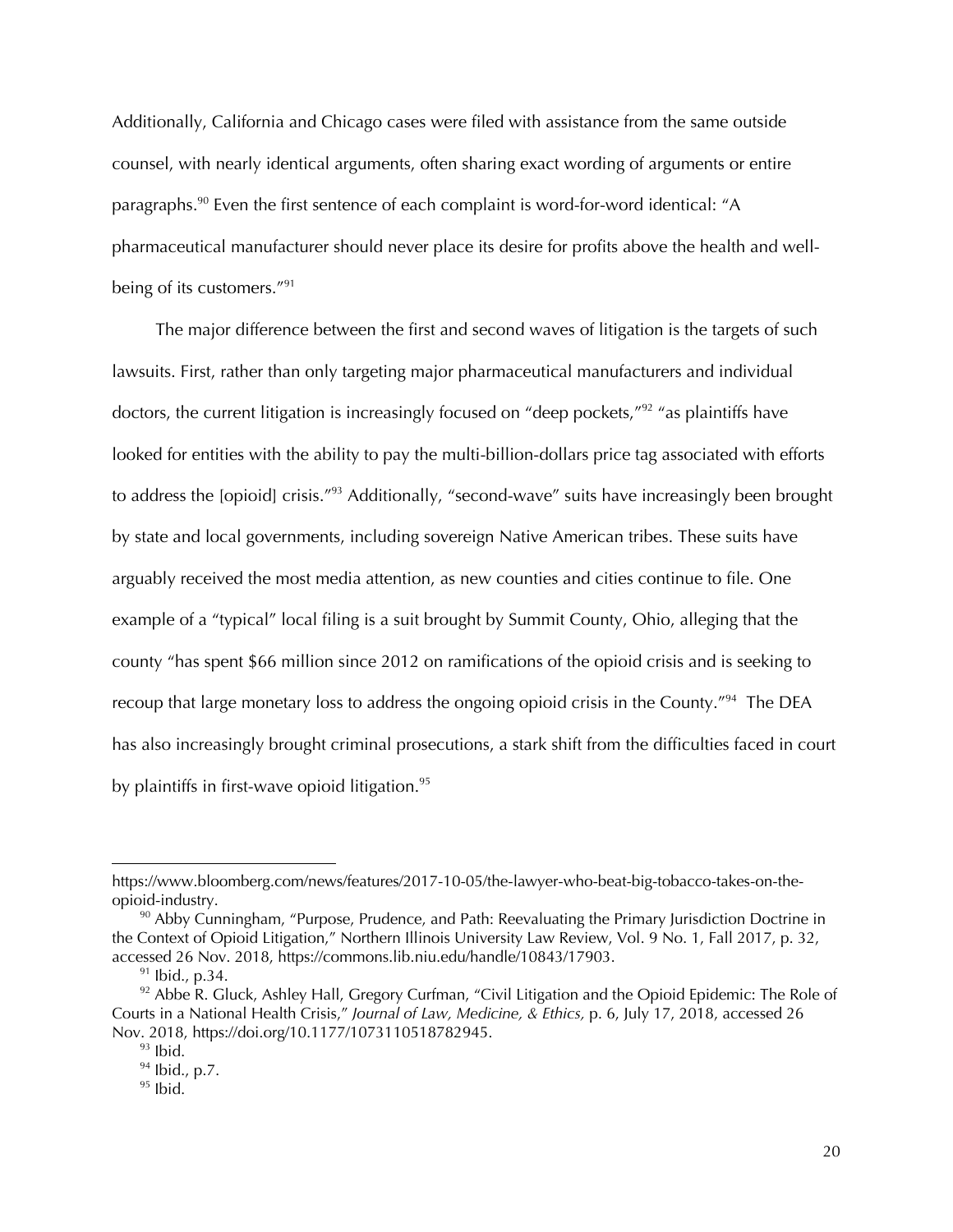Finally, a major shift in strategy from the first wave to the second wave litigation is claims against opioid distributors, including major distributors like McKesson<sup>96</sup> and pharmacies like Walmart.<sup>97</sup> The "Big Three" opioid distributors are Cardinal Health, AmerisourceBergen, and McKesson Corporation, which, combined, distribute 85% of all prescription drugs in the U.S. For reference, McKesson alone makes approximately \$4 billion profit annually solely from prescription opioid sales.98 The legal tactics against both major distributors and pharmacies are quite novel and largely stem from distributors' obligation to "monitor, detect, investigate, refuse and report suspicious orders of prescription opioids" under federal and state law.<sup>99</sup> When reporting duties are ignored, "opioid diversion," or the diversion of opioids from legal channels of distribution into the black market, is facilitated. Statistics on staggeringly disproportionate quantities of prescription opioids shipped to municipalities with comparatively small populations provide ample support for distributors' failure to fulfill reporting duties. One example of a typical piece of evidence in claims against distributors comes from the West Virginia County of Cabell, which despite its population of only 96,000 (including infants and children), was shipped almost 40 million opioid pills over a five year period. 780 million opioid pills were shipped to the state of West Virginia overall over a five-year period. Despite requirements on distributors to report any suspicious orders, not a single suspicious order was reported between 2007 and 2012 in Cabell County, as the opioid epidemic picked up strength and increases in addiction were documented.<sup>100</sup> However, distributors argue that "criminal activity by others necessarily breaks any causal chain"<sup>101</sup> and that "the intervening

 $98$  Ibid.

 $\overline{a}$ 

<sup>100</sup> Ibid., p.10.

 $96$  Ibid., p.9.

 $97$  Ibid., p.10.

<sup>&</sup>lt;sup>99</sup> Ibid., p.9.

<sup>101</sup> Ibid., p.12.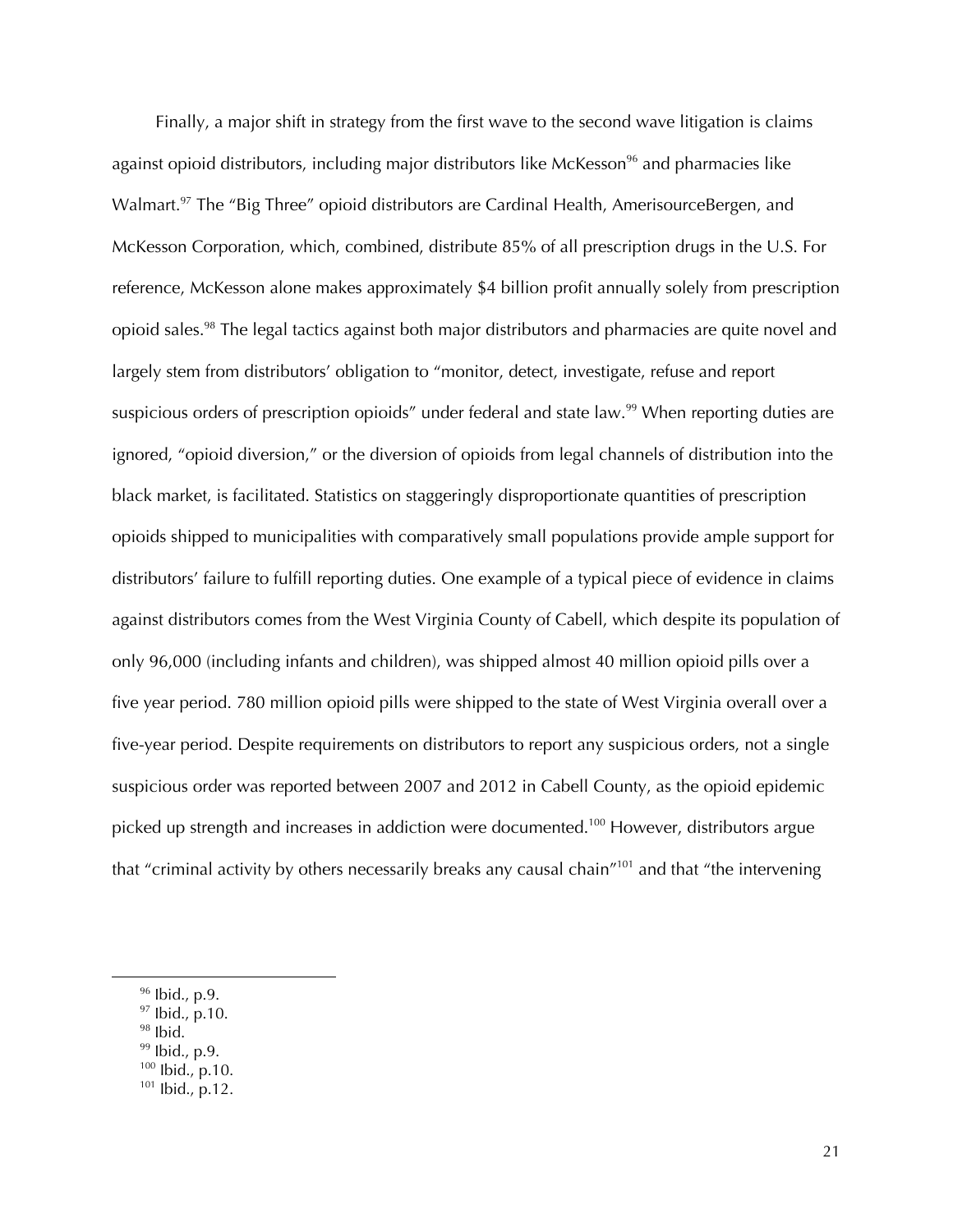actions of physicians and other criminal conduct break the causal link and therefore absolve manufacturers from liability."102

Claims against pharmacies take much of the same line of argument - derived from the duties of pharmacies under the Consumer Protection Act, which state practitioners' "responsibility for the proper prescribing and dispensing of controlled substances" and pharmacists' "corresponding responsibility."103 Federal settlements have already provided jumping-off points for litigation against pharmacies, as in 2013 Walgreens paid \$80 million to resolve claims from the DEA of "record-keeping and dispensing violations" and in 2016 CVS $^{104}$  paid \$8 million in a settlement over federal claims that it issued opioid prescriptions not for a "legitimate medical purpose."105

Claims against distributors have the potential to be less successful than many of the claims involving manufacturer marketing. At least one federal court has argued that the Consumer Protection Act "does not likely create a private cause of action — that is, that while the distributors may have rights owing to the government, only the government, not individuals, can enforce those rights."106 If that ruling is adopted by other courts, many claims against distributors will be delegitimized.<sup>107</sup> However, on a federal level, the DEA has increasingly pursued federal enforcement of DEA regulations against distributors, particularly successfully against McKesson,<sup>108</sup> suggesting that even if private litigants' claims fail, distributors may still be held liable by federal agencies, and regulatory enforcement may be improved. Ultimately, two of the major complicating factors in opioid litigation are the multi-step chain of delivery to opioid users and opioids' approval as safe and effective by the FDA - both of which are unique to opioid litigation

- $104$  Ibid.
- <sup>105</sup> Ibid., p.11.
- $106$  Ibid.
- $107$  Ibid.

 $102$  Ibid.

 $103$  Ibid.

<sup>108</sup> Ibid., p.10.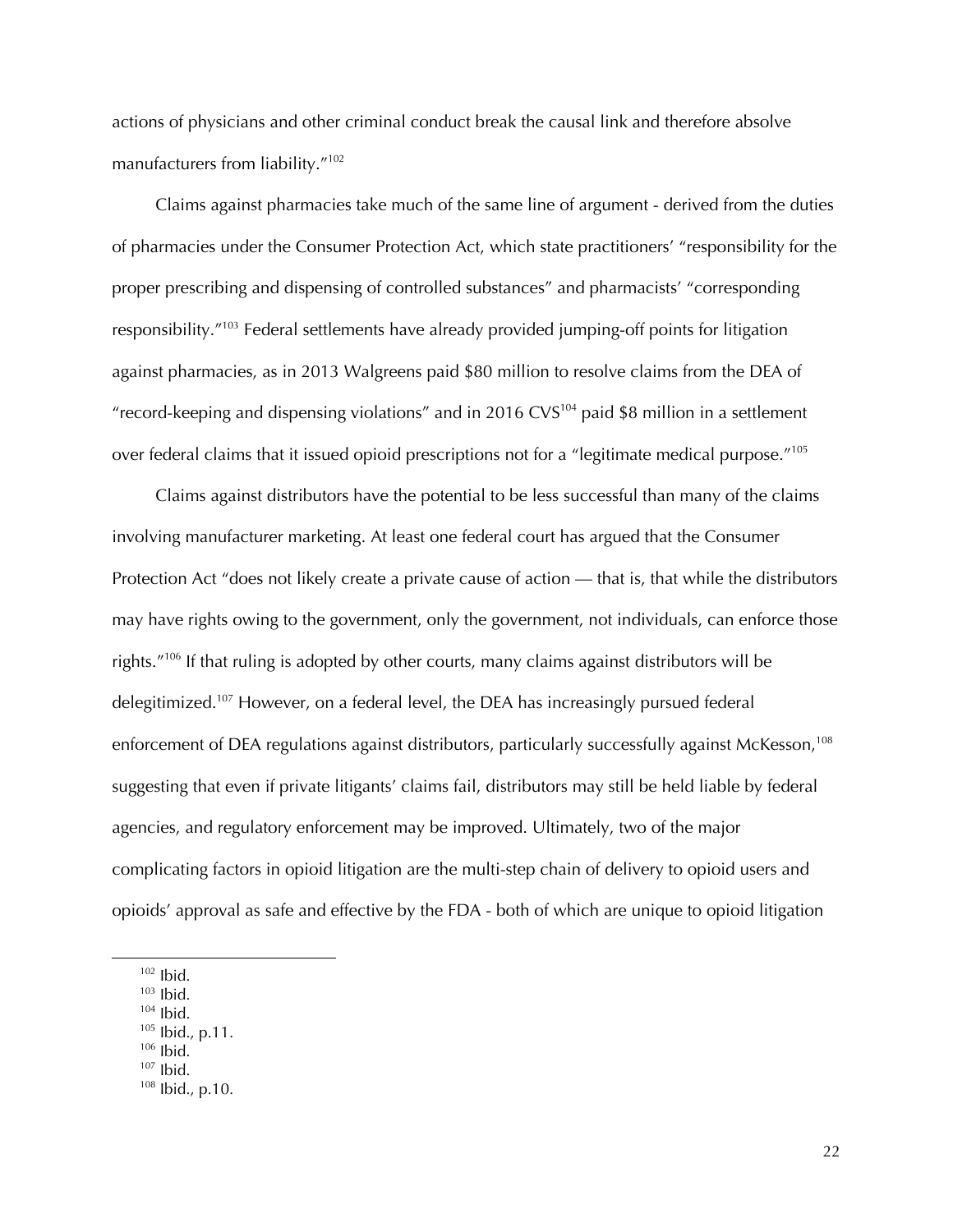in contrast to tobacco litigation,<sup>109</sup> necessitate the casting of a wide net of defendants, and are likely to have substantial implications for where liability may be enforced. A spokeswoman for Janssen Pharmaceuticals (owned by Johnson & Johnson), which is being sued in many of the government-backed cases, told a Missouri reporter that Janssen had "acted appropriately, responsibly and in the best interests of patients regarding our opioid pain medications, which are FDA-approved and carry FDA-mandated warnings about the known risks of the medications on every product label,"<sup>110</sup> both doubling down on FDA approval as a shield from liability and hearkening back to tobacco companies' arguments that product labels and warnings about known risks should protect manufacturers from liability.

In potentially the most significant development in the ongoing litigation, over 1,400 opioid lawsuits filed by county, municipal, and tribal governments, primarily against large pharmaceutical companies,111 have been consolidated into Multidistrict Litigation (MDL) suit MDL 2804 in the United States District Court for the Northern District of Ohio,<sup>112</sup> the largest current opioid suit, under the purview of Judge Dan Aaron Polster.113 Multidistrict courts were created under federal law and facilitate the consolidation of cases that are pursuing the same or similar claims against the same defendant(s)<sup>114</sup> - "civil actions involving one or more common questions

<sup>109</sup> Ibid., p.14.

<sup>110</sup> Katie Mettler, "In Lawsuit, Missouri Says Big Pharma Caused Opioid Crisis with 'Campaign of Fraud and Deception,'" *The Washington Post*, 22 June 2017, https://www.washingtonpost.com/news/morningmix/wp/2017/06/22/in-lawsuit-missouri-says-big-pharma-caused-opioid-crisis-with-campaign-of-fraud-anddeception/?noredirect=on&utm\_term=.9878a2b0f7de.

<sup>111</sup> Curtis Weyant, "Opioid Lawsuits," *Consumer Safety*, Accessed November 20, 2018, https://www.consumersafety.org/legal/opioid-lawsuits/.

 $112$  Ibid.

<sup>&</sup>lt;sup>113</sup> Daniel Fisher, "Time Running Out for Lawyers Suing Opioid Industry to Show Specific Proof," *Forbes*, October 19, 2018, https://www.forbes.com/sites/legalnewsline/2018/10/19/time-running-out-forlawyers-suing-opioid-industry-to-show-specific-proof/#53d5546c2a86

<sup>&</sup>lt;sup>114</sup> Abbe R. Gluck, Ashley Hall, Gregory Curfman, "Civil Litigation and the Opioid Epidemic: The Role of Courts in a National Health Crisis," *Journal of Law, Medicine, & Ethics,* p. 15, July 17, 2018, https://doi.org/10.1177/1073110518782945.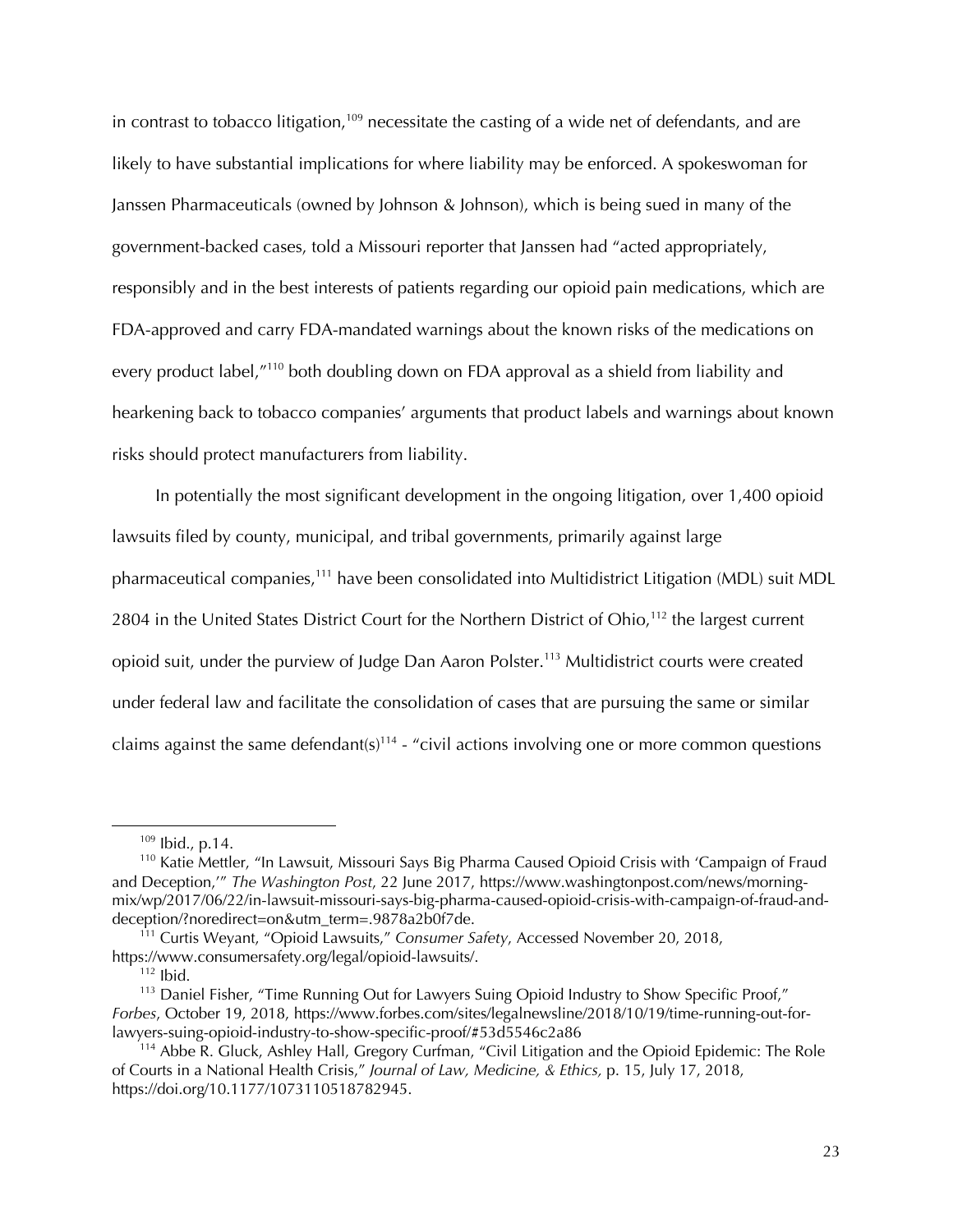of fact" - despite those cases being filed in different districts.<sup>115</sup> An MDL can then be brought before a single judge, maximizing efficiency, among other benefits.<sup>116</sup> Plaintiffs involved in the Ohio MDL are suing under claims including public nuisance, racketeering and corruption, fraud, and federal and state laws governing controlled substances.<sup>117</sup> The Ohio-based MDL has gained substantial attention of the media and legal scholars, in large part due to Judge Polster's extremely bold statements<sup>118</sup> indicating that he intends to push the case towards settlement discussions as quickly as possible due to the urgency of mitigating the effects of the opioid epidemic, rather than spend a great deal of time on discovery or venture into litigation.<sup>119</sup> The MDL is extraordinarily unique in its grouping together of a wide range of defendants - including manufacturers, distributors, retailers, and individual physicians<sup>120</sup> - taking an unprecedented approach and showing the potential for a "legislative approach more than a litigation approach. $^{"121}$ 

I argue that this snowballing litigation - thousands of cases alleging largely overlapping improprieties, although with locally-specific effects - has led to increasingly restricted opioid marketing, most notably Purdue's ceasing of direct-to-doctor opioid marketing, once the crown jewel of its sales program. While there was (and continues to be) substantial recruitment of municipalities into lawsuits by private firms already involved in litigation in other districts, local

<sup>115</sup> 28 U.S. Code § 1407, accessed 26 Nov. 2018, https://www.law.cornell.edu/uscode/text/28/1407.

<sup>116</sup> Abbe R. Gluck, Ashley Hall, Gregory Curfman, "Civil Litigation and the Opioid Epidemic: The Role of Courts in a National Health Crisis," *Journal of Law, Medicine, & Ethics,* p. 15, July 17, 2018, https://doi.org/10.1177/1073110518782945.

<sup>117</sup> Jan Hoffman, "Can This Judge Solve the Opioid Crisis?" *The New York Times*, March 5, 2018, https://www.nytimes.com/2018/03/05/health/opioid-crisis-judge-lawsuits.html. 118 Ibid.

<sup>&</sup>lt;sup>119</sup> United States District Court Northern District of Ohio Eastern Division, In Re: National Prescription Opiate Litigation, MDL No. 2804, "Transcript of Proceedings," 9 January 2018, accessed 26 Nov. 2018, https://assets.documentcloud.org/documents/4345753/MDL-1-9-18.pdf. <sup>120</sup> Ibid., p.17.

<sup>&</sup>lt;sup>121</sup> Abbe R. Gluck, Ashley Hall, Gregory Curfman, "Civil Litigation and the Opioid Epidemic: The Role of Courts in a National Health Crisis," *Journal of Law, Medicine, & Ethics,* p. 17, July 17, 2018, accessed 26 Nov. 2018, https://doi.org/10.1177/1073110518782945.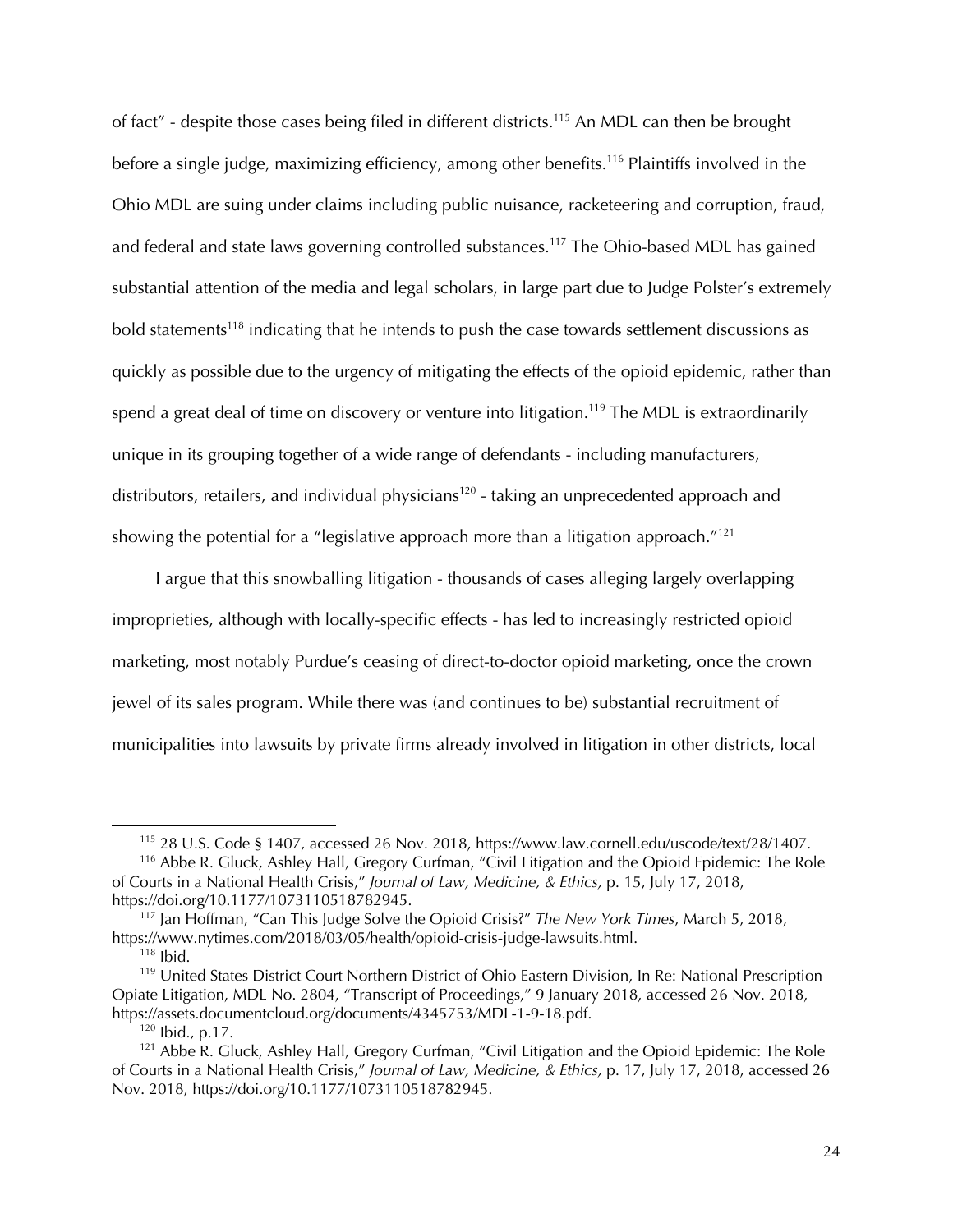governments have been particularly motivated to file individually due to concerns that, as with the financial payouts of the tobacco MSA, financial damages awarded in a potential settlement with states may not reach local communities or may be used for purposes other than those related to the litigation complaints, such as opioid addiction treatment programs.<sup>122</sup> However, municipalities have also stated that motivations for suing include the need for changes in industry behavior and regulation, such as curtailing fraudulent marketing and irresponsible distribution monitoring. Fulton County, part of the Atlanta metropolitan area, has had the highest number of opioid deaths of any county in Georgia and is suing manufacturers, distributors, and doctors for their role in the opioid epidemic, due to which Fulton "has been forced to spend exorbitant amounts of money[,]…including Medicaid costs, law enforcement, judicial, foster care, Narcan costs, loss of productivity and various other costs directly caused by the actions of the defendants," a combined "millions of dollars each year in its efforts to combat the public nuisance created by Defendants' deceptive marketing campaign."<sup>123</sup> The Fulton County manager, Dick Anderson, has argued that the suit "would help with the 'mounting pressure' needed to get drug companies to curtail their practices."124 However, he argues that if the county does receive money via this litigation, it can be used to assist in residents' addiction recovery. Shayna Sacks, an attorney involved in the Fulton County case and whose firm is involved in many suits nationwide, argued, "'The only way you can affect change is their wallet.<sup>125</sup>/"

In a particularly unique development, in light of the City of Chicago's suits against five major pharmaceutical manufacturers, Pfizer (which only markets one prescription opioid) reached an

 $122$  lbid., p.8.

<sup>123</sup> Arielle Kass, "Fulton County Files Suit Against Opioid Manufacturers, Distributors," *The Atlanta-Journal Constitution*, 23 Oct. 2017, accessed 11 Dec. 2018, https://www.ajc.com/news/local-govt- politics/fulton-county-files-suit-against-opioid-manufacturers-distributors/HBBwDZy7uJpO9WBDka0htO/.

 $124$  Ibid.

 $125$  Ibid.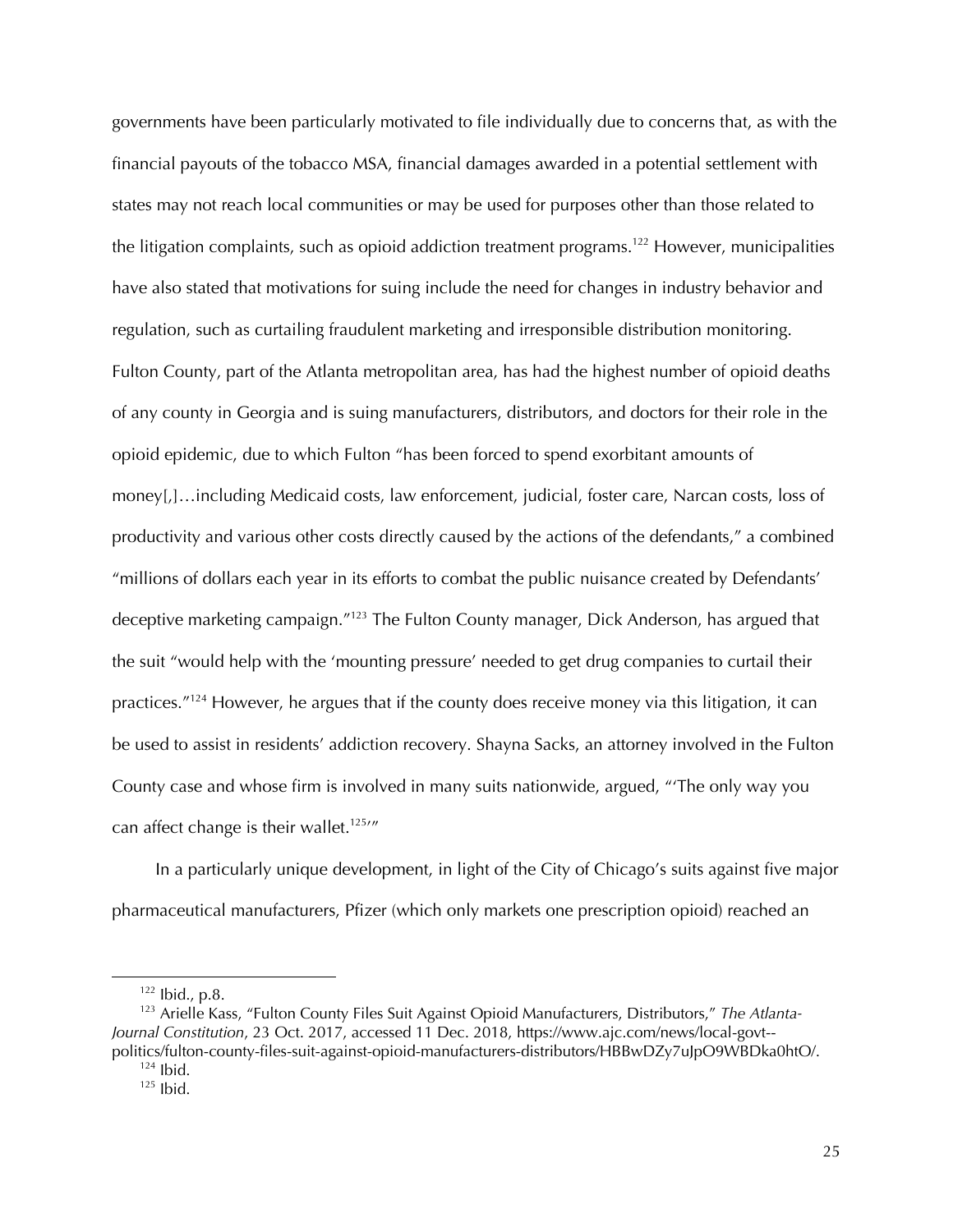agreement with the City of Chicago committing to certain codes of conducts for opioid marketing. A headline from news outlet STAT read: "Pfizer agrees to opioid marketing deal to escape a lawsuit by Chicago."<sup>126</sup> The statement emphasized that "[t]he City has made no findings that Pfizer has violated any law or ordinance; and Pfizer's cooperation should not be seen in any way as an admission of any liability or wrongdoing. Pfizer, in fact, denies any liability and denies that it has engaged in any wrongdoing."<sup>127</sup> In essence, Pfizer agreed to cooperate with the city "by providing city officials with documents and other evidence useful to the lawsuit."128 Industry officials note that the requirements of the code of conduct to which Pfizer agreed are already mandated by law such as disclosing risk of addiction in all promotional materials, emphasizing the lack of sufficient research on the efficacy of long-term opioid use, and refraining from off-label marketing. However, this agreement has made headlines for its particularly unique legal maneuver and officials' hope that such codes of conduct can be expanded to other pharmaceutical companies to become standard practice.<sup>129</sup>

The State of New Jersey's case against Purdue, originally filed in October 2017 (the complaint was later revised), is an illustrative example of many government-backed suits targeting illegal marketing practices by Purdue. New Jersey's case is unique it that it is solely targeting Purdue, but allows for specific analysis of marketing-focused claims. The complaint lays out the range of allegations pursued against Purdue, including, but not limited to:

*"A. From the Late 1990s to 2007, Purdue Engaged in a Campaign of Deception to Create and Sustain a Market for Its Opioids:*

*1. Purdue Used the Medical Community's Increased Focus on Pain as a Springboard for Its Deceptive Marketing*

<sup>126</sup> Ed Silverman, "Pfizer Agrees to Opioid Marketing Deal to Escape a Lawsuit by Chicago," *STAT,* 6 July 2016, accessed 11 Dec. 2018, https://www.statnews.com/pharmalot/2016/07/06/pfizer-opioidschicago-painkiller/.

 $127$  "Separate Agreement Pursuant to Release Agreement," Pfizer Inc and the City of Chicago, 30 June 2016, accessed 11 Dec. 2018, http://freepdfhosting.com/98647a7475.pdf.

<sup>128</sup> Ed Silverman, "Pfizer Agrees to Opioid Marketing Deal to Escape a Lawsuit by Chicago," *STAT,* 6 July 2016, https://www.statnews.com/pharmalot/2016/07/06/pfizer-opioids-chicago-painkiller/.

 $129$  Ibid.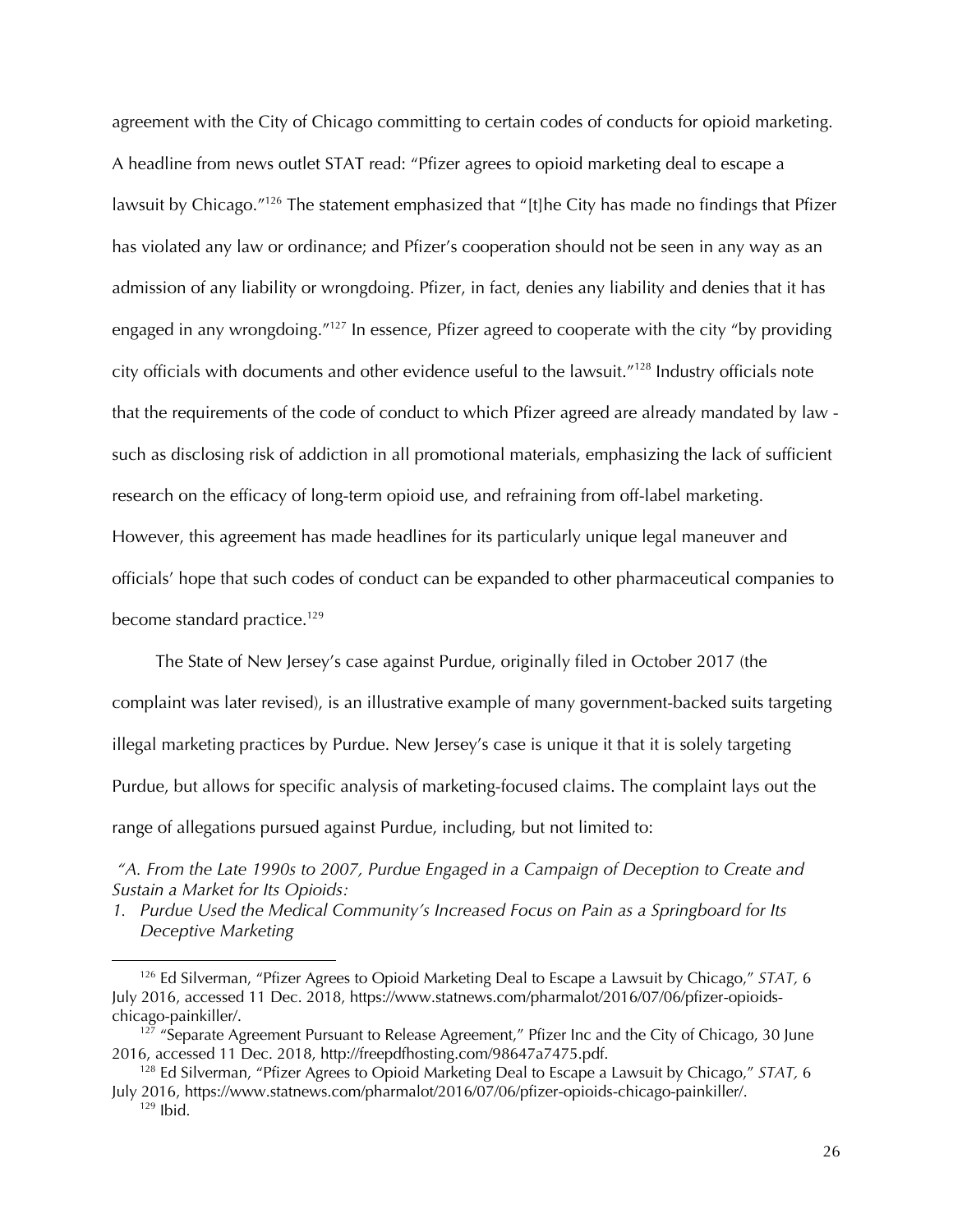- *2. Purdue Seeded the Science Regarding the Efficacy and Risks of Opioids with Flawed and Biased Research*
- *3. Purdue Worked with Professional Associations to Create Treatment Guidelines that Overstated the Benefits and Understated the Risks of Opioids*
- *…*

*B. From 2007 to the Present Day, Purdue's Marketing in New Jersey Has Continued to Misrepresent the Risks and Benefits of Opioids.*

- *1. Purdue Has Falsely Minimized or Failed to Disclose the Known, Serious Risk of Addiction*
- *a. Omitting, trivializing, and mischaracterizing addiction risk*
- *b. Overstating the efficacy of screening tools*
- *c. Failing to disclose increased risk of higher doses*
- *d. Overstating the efficacy of "abuse-deterrent" properties*
- *2. Purdue Has Grossly Overstated the Benefits of Chronic Opioid Therapy While Failing to Disclose the Lack of Evidence Supporting Long-term Use*
- *3. Purdue Has Misleadingly Promoted OxyContin as Supplying 12 Hours of Pain Relief*

*C. Purdue Targeted the Elderly and Opioid-Naive Patients to Expand Market Share and Profits D. Purdue Has Caused Significant Harm to Public Health, Welfare, and Safety in New Jersey"130*

The New Jersey complaint is an excellent reflection of the primary marketing-focused claims

against Purdue across current litigation.<sup>131</sup> Its claim that Purdue "worked with Professional

Associations to Create Treatment Guidelines that Overstated the Benefits and Understated the

Risks of Opioids"132 refers to one of the newest suits, filed on November 2, 2017, against the Joint

Commission On Accreditation of Health Care Organizations ("The Joint Commission"), which is a

non-profit organization that certifies most major hospitals nationwide and a total of over 20,000

healthcare organizations. The Joint Commission released a now-infamous 2001 report on new

standards for pain management, now often known as "pain as the fifth vital sign."<sup>133</sup> Shortly before

 $\overline{a}$ <sup>130</sup> Complaint for Violation of the New Jersey False Claims Act, N.J.S.A., 2A:32C-1, ET SEQ., As Well As Other Claims, Christopher S. Porrino, Attorney General of the State of New Jersey, and Sharon M. Joyce, Acting Director of the New Jersey Division of Consumer Affairs, Plaintiffs, v. Purdue Pharma, L.P.; Purdue Pharma, Inc.; The Purdue Frederick Company; and XYZ Corporations 1-20, Defendants, accessed 11 Dec. 2018.

 $131$  Ibid.

 $132$  Ibid.

<sup>133</sup> Abbe R. Gluck, Ashley Hall, Gregory Curfman, "Civil Litigation and the Opioid Epidemic: The Role of Courts in a National Health Crisis," *Journal of Law, Medicine, & Ethics,* p.11, July 17, 2018, accessed 26 Nov. 2018, https://doi.org/10.1177/1073110518782945.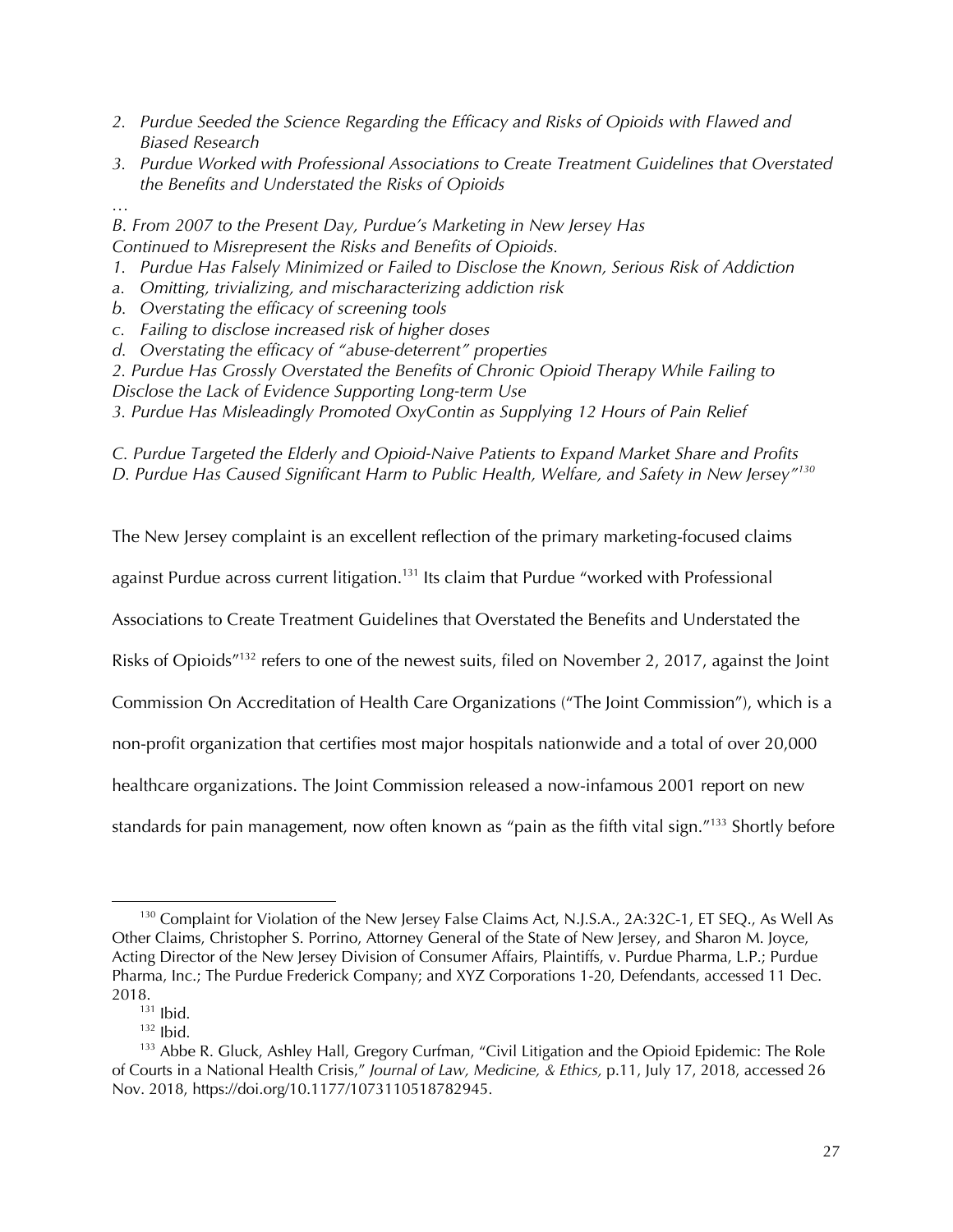that class action was filed in West Virginia federal district court,<sup>134</sup> The Joint Commission released new standards and has since released a further updated set of standards to be enacted January 1, 2019,<sup>135</sup> acknowledging that knowledge of pain management practices and precautions has developed since the release of the 2001 report.

As evident by the mass amounts of news articles and popular media outlets covering developments in the opioid crisis and associated litigation, the publicity around opioid-related pharmaceutical companies and lawsuits has exploded into public view in the a very short timeframe. As public tort litigation continued to take hold across the country in areas affected by the opioid crisis, in a legal onslaught of unseen proportions for the opioid industry throughout 2017, Purdue announced in February of 2018 its decision to end its now-infamous direct-to-doctor marketing. In a news article by Vox, German Lopez writes: "Purdue's decision to stop marketing OxyContin comes at a convenient time for the company. Purdue, along with other opioid companies, has over the past several years faced an increasing number of lawsuits from cities, counties, and states blaming the drug manufacturers for irresponsibly fostering the current overdose crisis."136 While causation is highly difficult to prescribe, the immense public media scrutiny on Perdue, including a number of protests, has dramatically changed public opinion of opioid companies as the epidemic continues. Public pressure for behavior change, in tandem with thousands of lawsuits, arguably played a major role in Purdue's ending of the marketing program that made it famous.

 $134$  Ibid.

 $135$  The Joint Commission, "Prepublication Standards - Revisions for Pain Assessment and Management," *The Joint Commission,* Topic Details, 25 June 2018, accessed 11 Dec. 2018, https://www.jointcommission.org/prepublication\_standards\_–

\_revisions\_for\_pain\_assessment\_and\_management/.

<sup>&</sup>lt;sup>136</sup> German Lopez, "The Maker of OxyContin Will Finally Stop Marketing the Addictive Opioid to Doctors," Vox, February 12, 2018, accessed September 25, 2018, https://www.vox.com/science-andhealth/2018/2/12/16998122/opioid-crisis-oxycontin-purdue-advertising.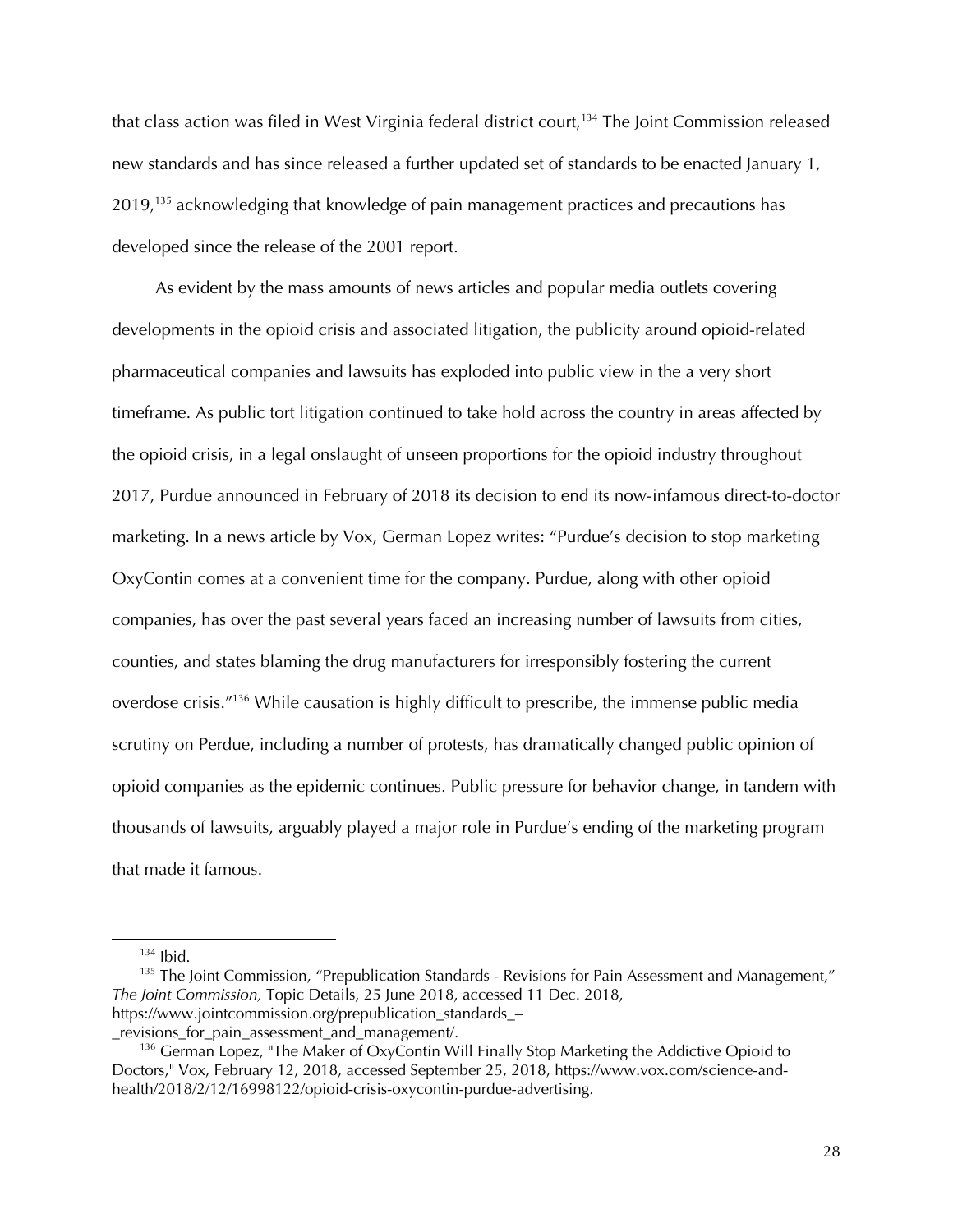Another major function of litigation, in conjunction with resulting media and publicity, is its investigatory function and potential for release of damning documents, one of the hallmarks of the Big Tobacco litigation.<sup>137</sup> Perdue is currently embroiled into a multi-year fight with the state of Kentucky over sealed documents from its 2015 settlement. After documents were ordered released by a local Kentucky judge, Purdue appealed, and the decision is still pending, resulting in no unsealing of the documents up to this point. However, in August 2018, House lawmakers at the federal level have requested one of the most sought-after documents in the Kentucky material - a deposition of Dr. Richard Sackler, former Purdue president.<sup>138</sup> While arguably the settlement led to the negative effect of the sealing of documents that could benefit current litigation and payouts, the litigation itself provided immense benefit by facilitating the obtaining and creation of millions of pages of documents that will likely become increasingly relevant to federal investigations. While like in the tobacco cases, effective discovery in litigation by no means guarantees a clear victory, sufficient payouts, or effective regulatory reform, evidence from internal pharmaceutical documents has the potential to be the "smoking gun" many prosecutors have been looking for in opioid litigation.

Ultimately, while change appears to be coming to the opioid industry as it continues to face mounting public pressure and litigation, the full outcomes of litigation remain to be seen due to the Ohio MDL, due to its extraordinary uniqueness among other tort litigation. Judge Polster, in statements in court, argued that he, along with all of the plaintiffs and defendants assembled in his courtroom, has an obligation to address the opioid epidemic and stem the continuation of deaths continuing to occur, even citing the number of deaths from opioids likely to occur just while

<sup>137</sup> Allan M. Brandt, *The Cigarette Century: The Rise, Fall, and Deadly Persistence of the Product That Defined America,* New York: Perseus, 2007.

<sup>&</sup>lt;sup>138</sup> Andrew Joseph, "Congress Requests Sackler Deposition That Purdue Pharma Is Fighting to Keep Sealed," *STAT*, 6 Aug. 2018, accessed 11 Dec. 2018, https://www.statnews.com/2018/08/06/congresspurdue-pharma-richard-sackler-deposition/.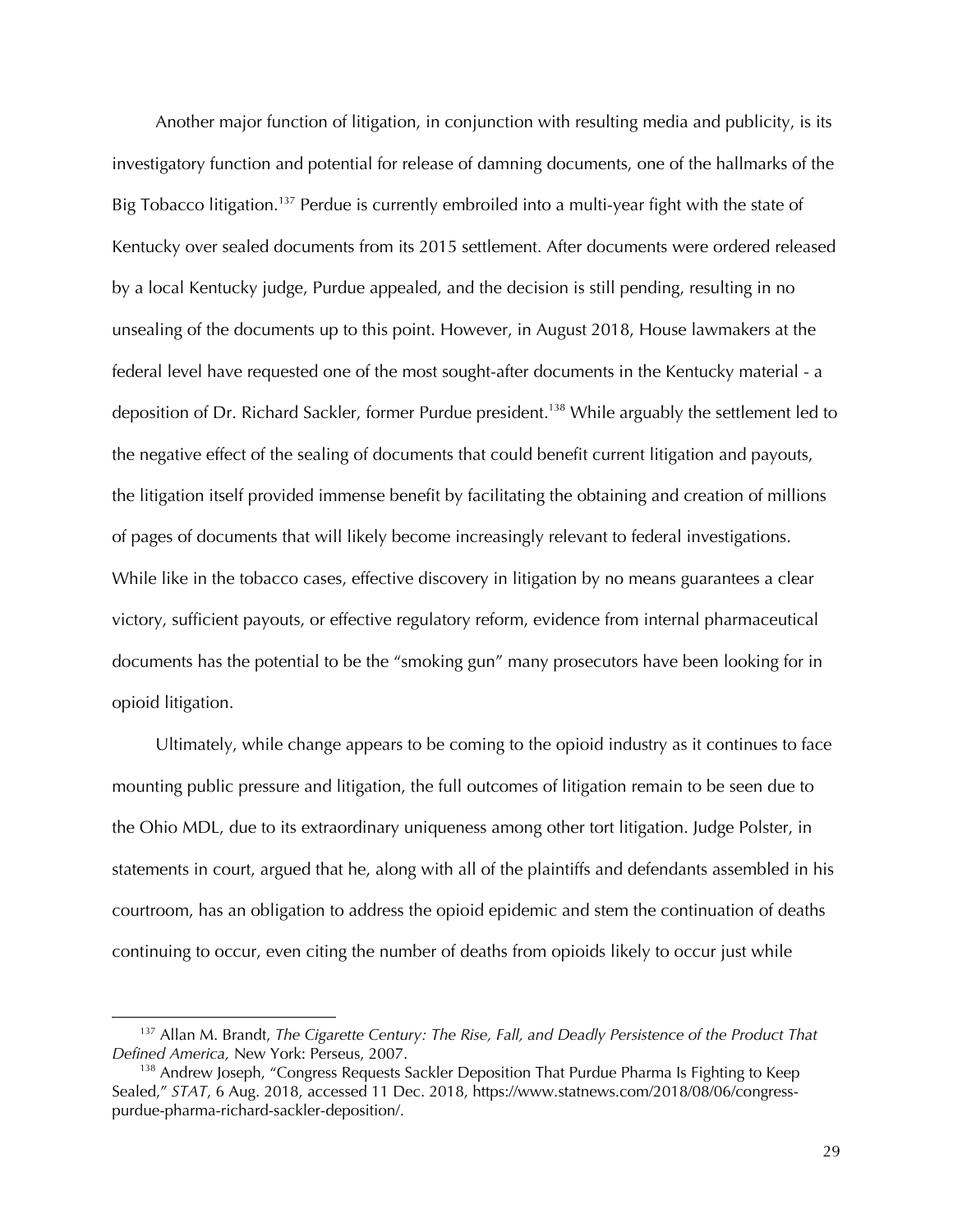sitting in the courtroom that day. Polster went so far as to say in court: "[I]n my humble opinion, everyone shares some of the responsibility, and no one has done enough to abate it. That includes the manufacturers, the distributors, the pharmacies, local governments, hospitals, third-party payors [sic], and individuals. Just about everyone we've got on both sides of the equation in this case."139

# Polster went on to state:

The federal court is probably the least likely branch of government to try and tackle this, but candidly, the other branches of government, federal and state, have punted. So it's here. I don't think anyone in the country is interested in a whole lot of fingerpointing at this point, and I'm not either. People aren't interested in depositions, and discovery, and trials. People aren't interested in depositions, and discovery, and trials. People aren't interested in figuring out the answer to interesting legal questions like preemption and learned intermediary, or unravelling complicated conspiracy theories. So my objective is to do something meaningful to abate the crisis and to do it in 2018. And we have here — we've got all the lawyers. I can get the parties, and I can involve the states. So we'll have everyone who is in a position to do it. And with al of these smart people here and their clients, I'm confident we can do something to dramatically reduce the number of opioids that are being disseminated, manufactured, and distributed….So that's really what I want to talk to everyone today, and if we can get some agreement on both sides that that's what we ought to do and that's how we should spend—I mean, look around this room; an incredible amount of talent. I doubt if any judge has ever assembled this kind of talent ever….I think we have an opportunity to do it, and it would be an abject abdication of our responsibility not to try it. And if we can't, then we've got to do the other way. And if we can get some general agreement that we should try it, then we'll figure out today, how do we organize that effort, who is not here that we need to get involved, and we'll get about doing it and what help I'll need.<sup>140</sup>

This approach - which has earned Judge Polster a fair amount of ridicule and disdain from peers,

in addition to praise - <sup>141</sup> seems optimistic and unprecedented among other historical examples of

mass tort litigation. However, the urgency of the opioid crisis and its death toll - which appears to

be motivating Judge Polster to find and implement policy-style solutions rather than spending years

<sup>&</sup>lt;sup>139</sup> United States District Court Northern District of Ohio Eastern Division, In Re: National Prescription Opiate Litigation, MDL No. 2804, "Transcript of Proceedings," 9 January 2018, accessed 26 Nov. 2018, https://assets.documentcloud.org/documents/4345753/MDL-1-9-18.pdf.<br><sup>140</sup>Ibid.

<sup>141</sup> Jan Hoffman, "Can This Judge Solve the Opioid Crisis?" *The New York Times*, March 5, 2018, https://www.nytimes.com/2018/03/05/health/opioid-crisis-judge-lawsuits.html.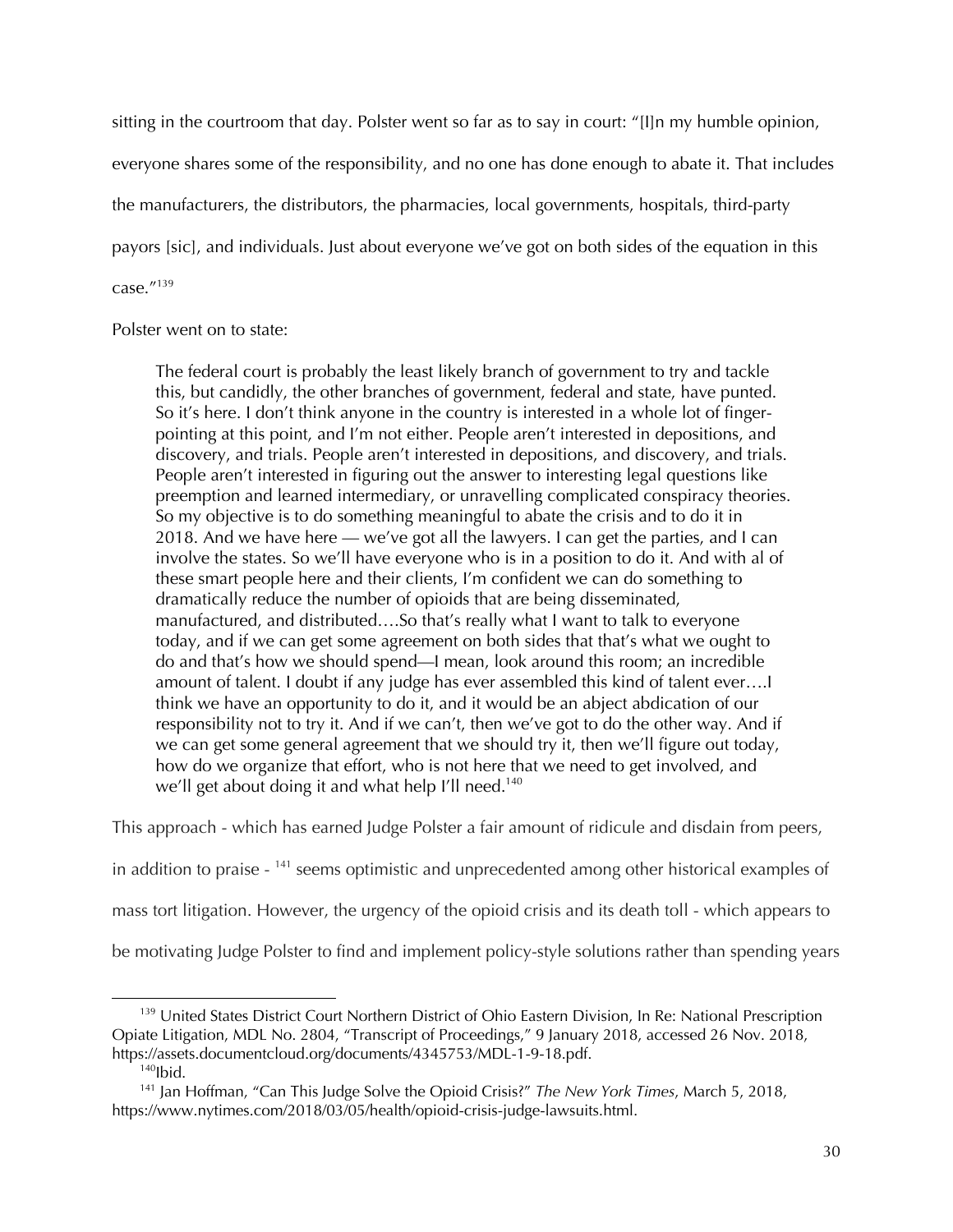in court or focusing on document discovery - will dramatically shape how the MDL plays out. as litigation continues to pile on as the opioid crisis continues, along with the push for a comprehensive multi-state settlement, the potential of litigation to affect opioid companies in the ways in which litigation affected "Big Tobacco" companies in the '90s become a more distinct possibility, with the hope that financial payments will be more effectively distributed and utilized than through the Master Settlement Agreement (MSA), in order to address the highly localized effects of the opioid crisis. Some scholars have argued that governments have been particularly motivated to file individually due to concerns that, as with the financial payouts of the tobacco MSA, financial damages awarded in a potential settlement with states may not reach local communities or may be used for purposes other than those related to the litigation complaints, such as opioid addiction treatment programs.<sup>142</sup> Litigation may prove to have the benefit of effecting regulatory change that has thus been impossible on the state and federal level due to the influence of pharmaceutical lobbyists, much like automotive manufacturer litigation led to regulation that was previously politically unattainable due to industry lobbyists.143 The influence of opioid litigation on industry marketing and regulation only continues to grow, as increased publicity and legal scrutiny converge, and the federal government builds on the history of previous opioid litigation in its investigations. Now, the question remains as to how to best shape the effects of future and ongoing litigation to comprehensively address the opioid crisis, rather than solely providing a payday for plaintiffs' lawyers and general state funds.

<sup>&</sup>lt;sup>142</sup> Abbe R. Gluck, Ashley Hall, Gregory Curfman, "Civil Litigation and the Opioid Epidemic: The Role of Courts in a National Health Crisis," *Journal of Law, Medicine, & Ethics,* p. 8, July 17, 2018, https://doi.org/10.1177/1073110518782945.

<sup>143</sup> Ibid., p.21.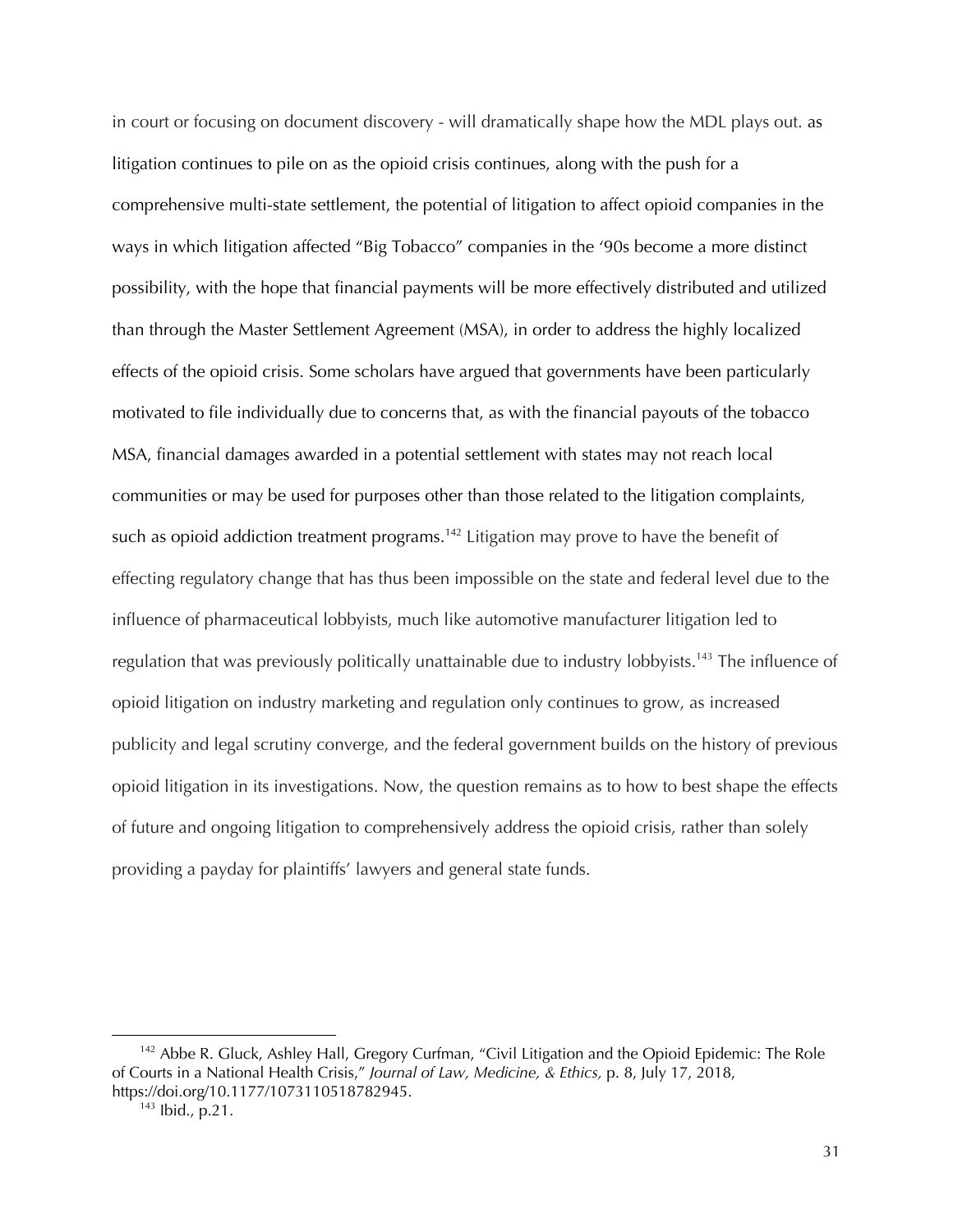#### **Works Cited**

28 U.S. Code § 1407. Accessed 26 Nov. 2018. https://www.law.cornell.edu/uscode/text/28/1407.

- Ausness, Richard C. "Public Tort Litigation: Public Benefit or Public Nuisance?" Temple University Law Review, Vol. 77, pp. 826-827, 2004. *HeinOnline.* https:// uknowledge.uky.edu/cgi/viewcontent.cgi?article=1391&context=law\_facpub.
- Ausness, Richard C. "The Role of Litigation in the Fight Against Prescription Drug Abuse." West Virginia Law Review Vol. 116, 2014. https://uknowledge.uky.edu/cgi/ viewcontent.cgi?article=1341&context=law\_facpub.
- Ausness, Richard C. "Tort Liability for the Sale of Non-Defective Products: An Analysis and Critique of the Concept of Negligent Marketing Products Liability." South Carolina Law Review Vol. 53, pp. 907-966, 2001-2002. https://uknowledge.uky.edu/law\_facpub/404/.
- Benner, Katie. "Snaring Doctors and Drug Dealers, Justice Dept. Intensifies Opioid Fight." *The New York Times.* 22 Aug. 2018. https://www.nytimes.com/2018/08/22/us/politics/opioidscrackdown-sessions.html.
- Brandt, Allan M. *The Cigarette Century: The Rise, Fall, and Deadly Persistence of the Product That Defined America.* New York: Perseus, 2007.
- Carr, Derek, Corey S. David, Lainie Rutkow. "Reducing Harm Through Litigation Against Opioid Manufacturers? Lessons from the Tobacco Wars." *Public Health Reports,* Vol. 133, Issue 2, pp. 207-213, 2018. https://doi.org/10.1177/0033354917751131.
- CBS News,."Kentucky Settles Lawsuit with OxyContin Maker for \$24 Million." *Associated Press.* 23 Dec. 2015. https://www.cbsnews.com/news/kentucky-settles-lawsuit-withoxycontin-maker-for-24-million/.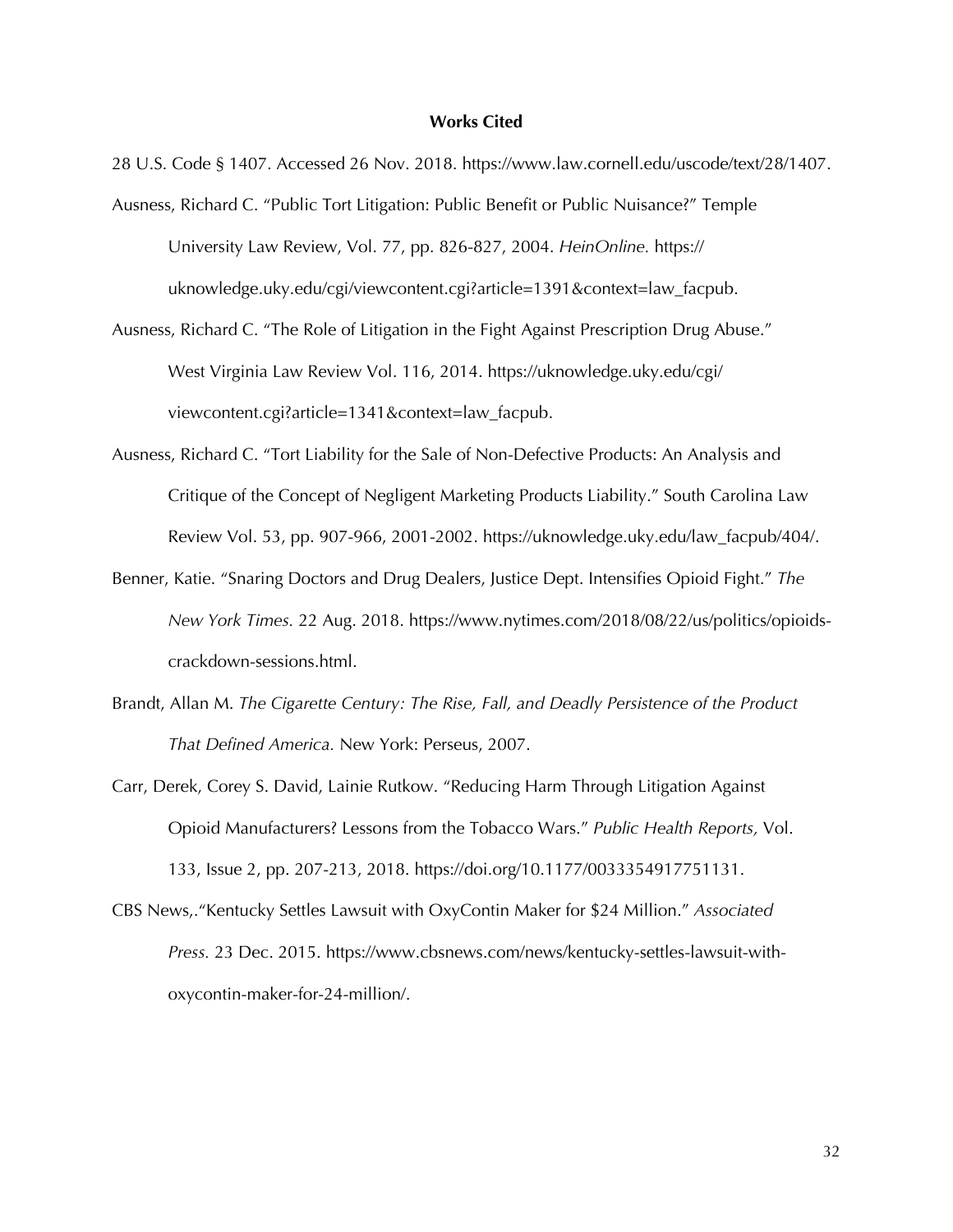- CDC National Center for Injury Prevention and Control. "Prescription Behavior Surveillance System (PBSS): Issue Brief." *Cdc.gov. July 2017. A*ccessed Nov. 26, 2018, https:// www.cdc.gov/drugoverdose/pdf/pbss/PBSS-Report-072017.pdf.
- Centers for Disease Control and Prevention. "Opioid Overdose Understanding the Epidemic." *Centers for Disease Control and Prevention.* August 31, 2017. https://www.cdc.gov/ drugoverdose/epidemic/index.html.
- Centers for Disease Control and Prevention. "Overdose Deaths Involving Opioids, Cocaine, and Psychostimulants - United States, 2015-2016." 30 March 2018, 67(12);349-358. Accessed 26 Nov. 2018. https://www.cdc.gov/mmwr/volumes/67/wr/mm6712a1.htm.
- Centers for Disease Control and Prevention. "Prescription Opioids." *Opioid Overdose.* 29 August 2017. Accessed 26 Nov. 2018. https://www.cdc.gov/drugoverdose/opioids/ prescribed.html.
- Centers for Disease Control and Prevention. "Vital Signs: Variation Among States in Prescribing of Opioid Pain Relievers and Benzodiazepines - United States, 2012." *Morbidity and Mortality Weekly Report (MMWR), 63(26);563-568.* 4 July 2014. Accessed 26 Nov. 2018. https://www.cdc.gov/mmwr/preview/mmwrhtml/mm6326a2.htm? s\_cid=mm6326a2\_w#Tab.
- Columbia Mailman School of Public Health. "A Surprise Environmental Health Victory at the U.S. Supreme Court." *Public Health Now: News.* 22 Oct. 2018. https:// www.mailman.columbia.edu/public-health-now/news/surprise-environmental-healthvictory-us-supreme-court.
- Complaint for Violation of the New Jersey False Claims Act, N.J.S.A., 2A:32C-1, ET SEQ., As Well As Other Claims, Christopher S. Porrino, Attorney General of the State of New Jersey, and Sharon M. Joyce, Acting Director of the New Jersey Division of Consumer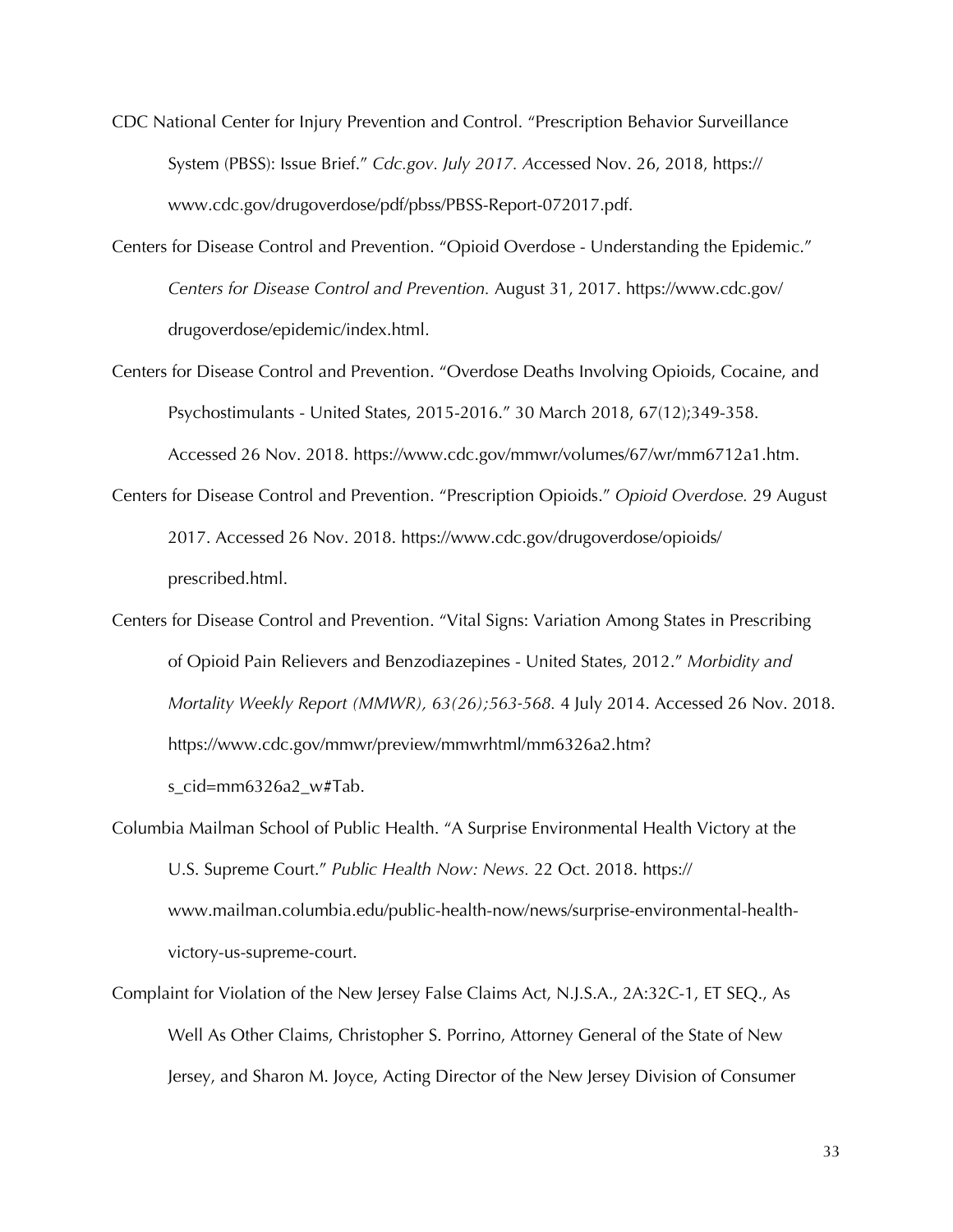Affairs, Plaintiffs, v. Purdue Pharma, L.P.; Purdue Pharma, Inc.; The Purdue Frederick Company; and XYZ Corporations 1-20, Defendants. Accessed 11 Dec. 2018.

- Cunningham, Abby. "Purpose, Prudence, and Path: Reevaluating the Primary Jurisdiction Doctrine in the Context of Opioid Litigation." The Northern Illinois University Law Review, Vol. 9 No. 1, Fall 2017. https://commons.lib.niu.edu/handle/10843/17903.
- Deprez, Esmé E., and Paul Barrett. "The Lawyer Who Beat Big Tobacco Takes On the Opioid Industry." *Bloomberg.com.* 5 Oct. 2017. Accessed September 25, 2018. https:// www.bloomberg.com/news/features/2017-10-05/the-lawyer-who-beat-big-tobacco-takeson-the-opioid-industry.
- Erteschik, Andrew, and J.M. Durnovich. "Local Governments vs. Big Pharma A New Wave of Litigation Alleges Liability for the Opioid Epidemic." *Mondaq,* 2 Nov. 2017. Accessed 26 Nov. 2018, https://advance-lexis-com.ezp-prod1.hul.harvard.edu/api/ document?collection=news&id=urn:contentItem:5PW0-YWN1-JCMN-Y42M-00000-00&context=1516831.
- Fisher, Daniel "Time Running Out for Lawyers Suing Opioid Industry to Show Specific Proof." *Forbes.* October 19, 2018. Accessed 26 Nov. 2018, https://www.forbes.com/sites/ legalnewsline/2018/10/19/time-running-out-for-lawyers-suing-opioid-industry-to-showspecific-proof/#53d5546c2a86.

Florence, C.S., C. Zhou, F. Luo, and L. Xu. "The Economic Burden of Prescription Opioid Overdose, Abuse, and Dependence in the United States, 2013." *Med Care,* 2016 Oct; 54(10):901-6, *PubMed.gov. A*ccessed 26 Nov. 2018, doi: 10.1097/MLR. 0000000000000625, https://www.ncbi.nlm.nih.gov/pubmed/27623005.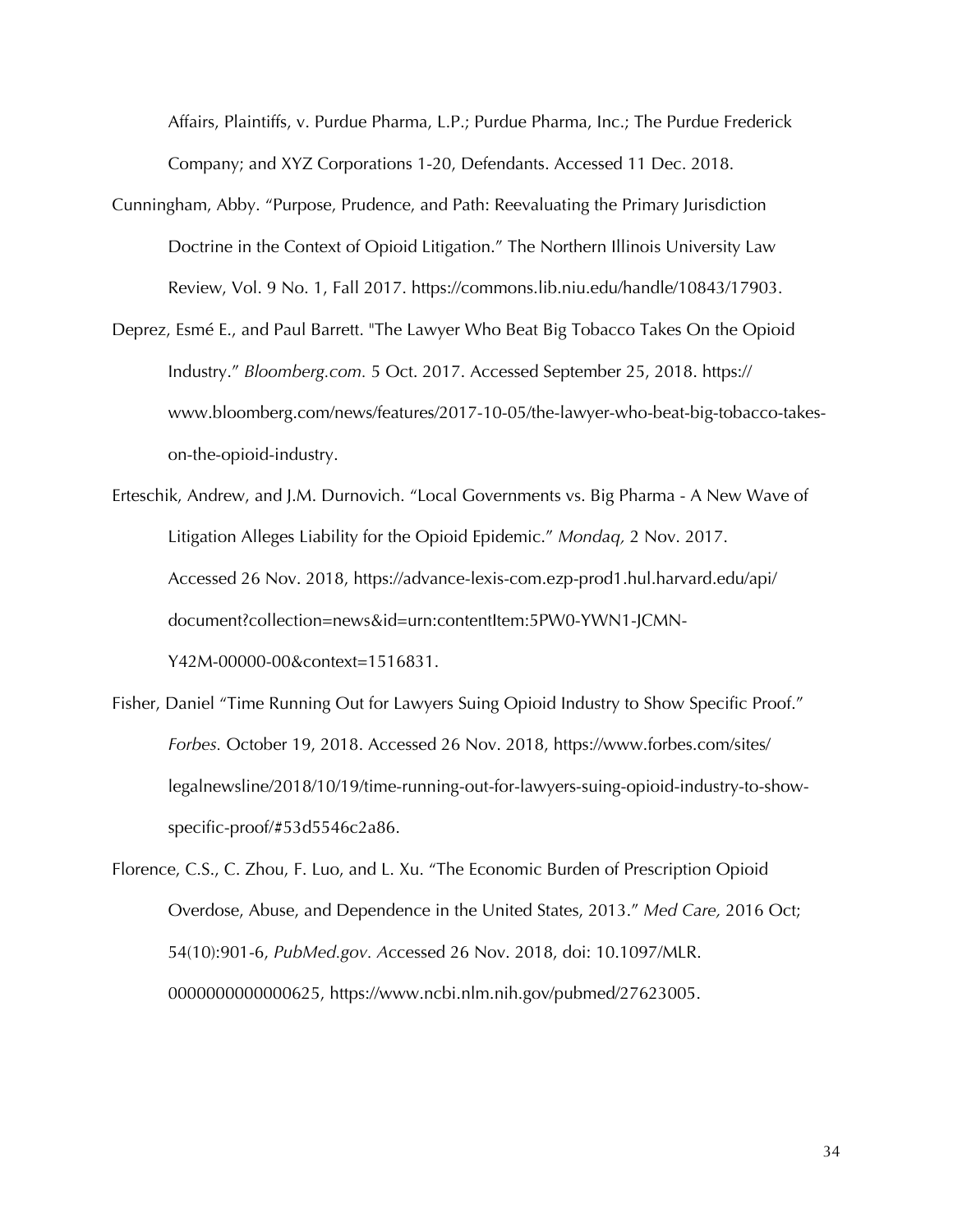- Ford, Mark A. "Another Use of OxyContin: The Case for Enhancing Liability for Off-Label Drug Marketing." Boston University Law Review, Vol. 83, 2003, p. 432. https:// heinonline.org/HOL/LandingPage?handle=hein.journals/bulr83&div=18&id=&page=.
- "Former DOJ Litigator Jonathan Novak Joins Dallas Law Firm Fears Nachawati; Attorney Brings Significant Opioid Expertise to Mass Tort Litigation." *PR Newswire. Advance Lexis.* 29 Oct. 2018. Accessed Nov. 22, 2018. https://www.prnewswire.com/newsreleases/former-doj-litigator-jonathan-novak-joins-dallas-law-firm-fearsnachawati-300739560.html.
- Fresher, Samuel. "Opioid Addiction Litigation and the Wrongful Conduct Rule." University of Colorado Law Review Vol. 89, 2018, pp. 1312-1320. http://lawreview.colorado.edu/wpcontent/uploads/2018/07/89.4-Fresher.pdf.
- Gluck, Abbe R., Ashley Hall, and Gregory Curfman. "Civil Litigation and the Opioid Epidemic: The Role of Courts in a National Health Crisis." *The Journal of Law, Medicine, and Ethics,* 17 July 2018. https://doi.org/10.1177%2F1073110518782945.
- Graeme, D. W. *The Opioid Epidemic of America: What You Need Know about the Opiate and Opioid Crisis ... and How We Can Heal from It.* D.W. Graeme, 2017.
- Gusovsky, Dina. "Americans Consume Vast Majority of the World's Opioids." *CNBC. 27* April 2016. Accessed 26 Nov. 2018. https://www.cnbc.com/2016/04/27/americans-consumealmost-all-of-the-global-opioid-supply.html.

Haffajee, Rebecca L., and Michelle M. Mello. "Drug Companies' Liability for the Opioid Epidemic." *New England Journal of Medicine* 377, no. 24 (2017). Accessed September 25, 2018. doi:10.1056/nejmp1710756.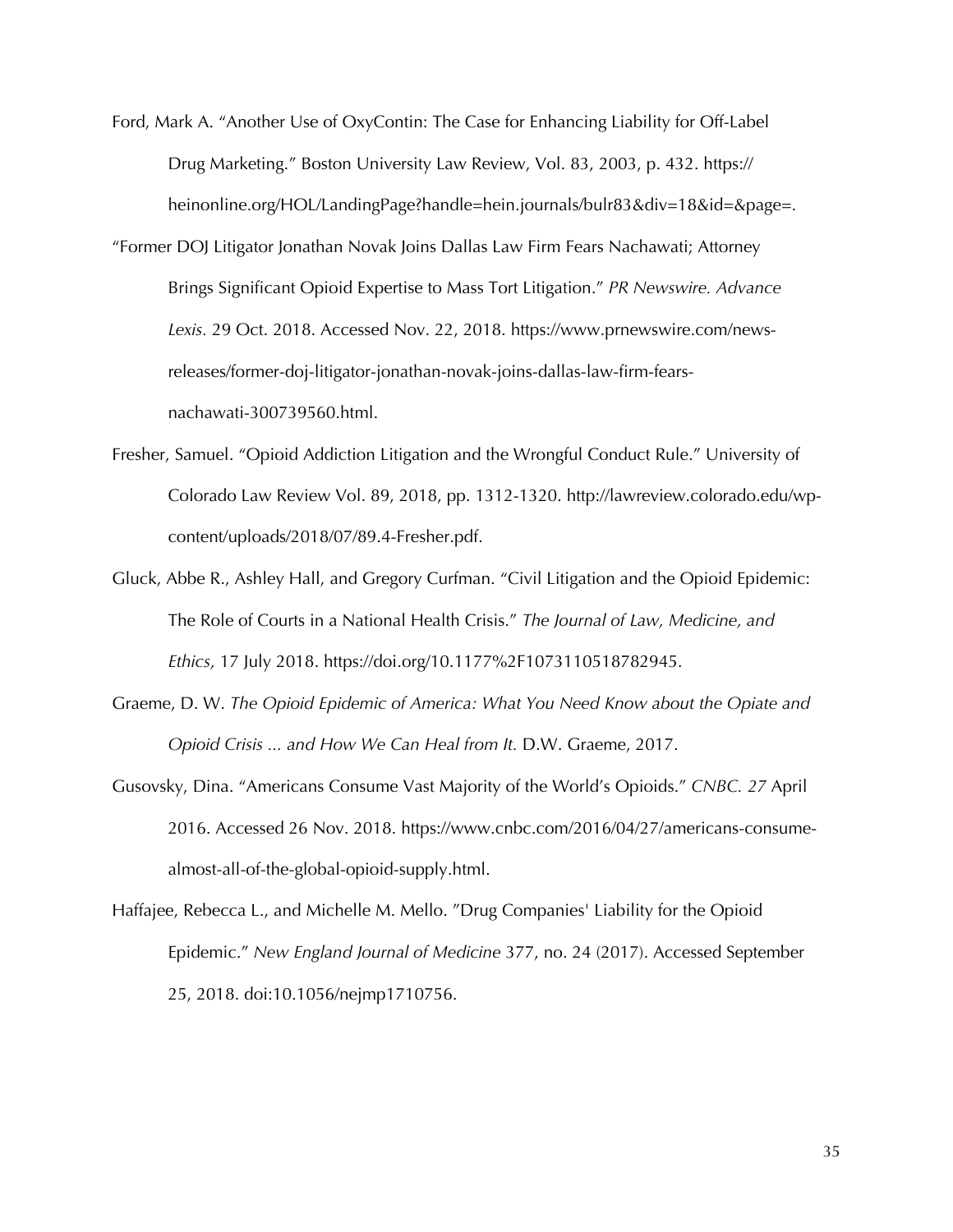Hoffman, Jan. "Can This Judge Solve the Opioid Crisis?" *The New York Times.* March 5, 2018. Accessed 26 Nov. 2018. https://www.nytimes.com/2018/03/05/health/opioid-crisis-judgelawsuits.html.

The Joint Commission. "Prepublication Standards - Revisions for Pain Assessment and Management." *The Joint Commission,* Topic Details*.* 25 June 2018. Accessed 11 Dec. 2018. https://www.jointcommission.org/prepublication\_standards\_- \_revisions\_for\_pain\_assessment\_and\_management/.

- Joseph, Andrew. "Congress Requests Sackler Deposition That Purdue Pharma Is Fighting to Keep Sealed." *STAT.* 6 Aug. 2018. Accessed 11 Dec. 2018. https://www.statnews.com/ 2018/08/06/congress-purdue-pharma-richard-sackler-deposition/.
- Kass, Arielle. "Fulton County Files Suit Against Opioid Manufacturers, Distributors." *The Atlanta-Journal Constitution.* 23 Oct. 2017. https://www.ajc.com/news/local-govt- politics/fulton-county-files-suit-against-opioid-manufacturers-distributors/ HBBwDZy7uJpO9WBDka0htO/.
- Knopf, Alison. "Transparency Needed in Opioid Marketing, Litigation Shows." *Alcoholism & Drug Abuse Weekly*, Vol. 30, Issue 23, 8 June 2018. https://onlinelibrary.wiley.com/doi/ abs/10.1002/adaw.31995.
- Lembke, Anna. *Drug Dealer, MD: How Doctors Were Duped, Patients Got Hooked, and Why It's So Hard to Stop.* Baltimore: Johns Hopkins University Press, 2016.
- Lopez, German. "The Maker of OxyContin Will Finally Stop Marketing the Addictive Opioid to Doctors." *Vox*. February 12, 2018. Accessed September 25, 2018. https://www.vox.com/ science-and-health/2018/2/12/16998122/opioid-crisis-oxycontin-purdue-advertising.
- McCausland, Phil, and Tracy Connor. "OxyContin Maker Perdue to Stop Promoting Opioids in Light of Epidemic." *NBC News.*10 Nov. 2018. https://www.nbcnews.com/storyline/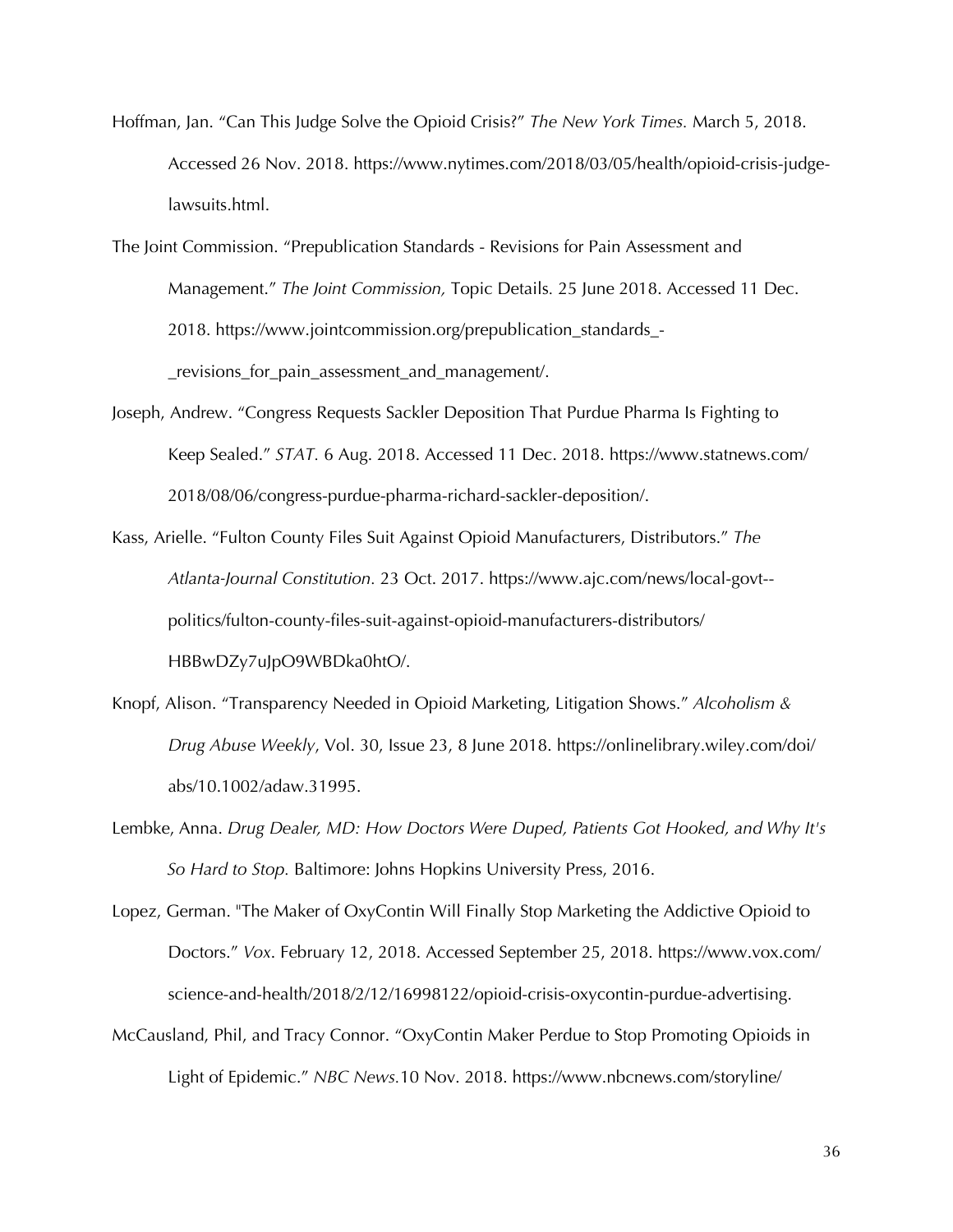americas-heroin-epidemic/oxycontin-maker-purdue-stop-promoting-opioids-lightepidemic-n846726.

- Meier, Barry. "In Guilty Plea, OxyContin Maker to Pay \$600 Million." *The New York Times.* 10 May 2007. Accessed 26 Nov. 2018. https://www.nytimes.com/2007/05/10/business/ 11drug-web.html.
- Meier, Barry. *Pain Killer: An Empire of Deceit and the Origin of America's Opioid Epidemic.* New York: Random House, 2018.
- Mettler, Katie. "In Lawsuit, Missouri Says Big Pharma Caused Opioid Crisis with 'Campaign of Fraud and Deception.'" *The Washington Post.* 22 June 2017. https:// www.washingtonpost.com/news/morning-mix/wp/2017/06/22/in-lawsuit-missouri-saysbig-pharma-caused-opioid-crisis-with-campaign-of-fraud-and-deception/? noredirect=on&utm\_term=.9878a2b0f7de.
- NIH National Institute on Drug Abuse. "Opioid Overdose Crisis." *drugabuse.gov,* March 2018. Accessed 26 Nov. 2018, https://www.drugabuse.gov/drugs-abuse/opioids/opioidoverdose-crisis.
- NIH National Institute on Drug Abuse. "Senate Caucus on International Narcotics Control Hearing - America's Addiction to Opioids: Heroin and Prescription Drug Abuse." 14 May 2014. Accessed 26 Nov. 2018. https://www.drugabuse.gov/about-nida/legislativeactivities/testimony-to-congress/2014/americas-addiction-to-opioids-heroin-prescriptiondrug-abuse.
- Purcell, Michael J. "Article: Settling High: A Common Law Public Nuisance Response to the Opioid Epidemic." *Columbia Journal of Law and Social Problems,* 52, 135 (Fall, 2018). https://advance-lexis-com.ezp-prod1.hul.harvard.edu/api/document?